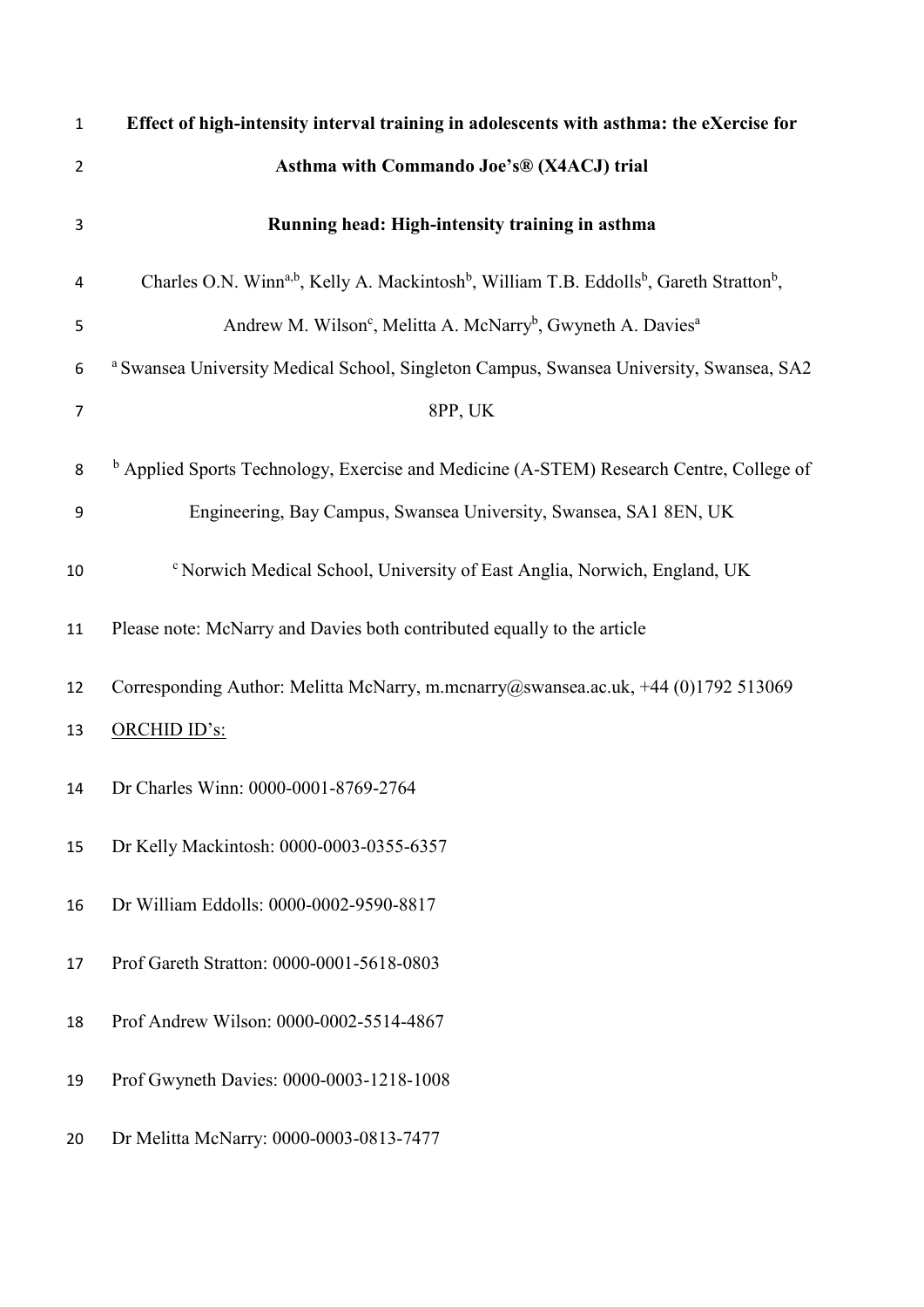#### **Abstract**

*Background:* Higher cardiorespiratory fitness is associated with reduced asthma severity and increased quality of life in those with asthma. Therefore, the purpose of this study was to evaluate the feasibility and effectiveness of a 6-month high-intensity interval training (HIIT) intervention in adolescents with and without asthma.

 *Methods:* A total of 616 adolescents (334 boys; 13.0±1.1 years; 1.57±0.10m; 52.6±12.9kg), including 155 with asthma (78 boys), were recruited as part of a randomised control trial from 5 schools (4 control, 1 intervention). The 221 intervention participants (116 boys; 47 asthma) completed 6-months school-based HIIT (3x30min, 10-30s bouts at >90% age-predicted maximum heart rate with equal rest). At baseline, mid-intervention, post-intervention and 3- months follow-up, measurements of 20-metre shuttle run, body mass index (BMI), lung function, Pediatric Quality of Life Inventory, Paediatric Asthma Quality of Life Questionnaire and Asthma Control Questionnaire were collected. Additionally, 69 adolescents (36 asthma; 21 boys) also completed an incremental ramp test. For analysis, each group's data (intervention and control) was divided into those with and without asthma.

 *Results:* Participants with asthma did not differ from their peers in any parameter of aerobic fitness, at any time-point, but were characterised by a higher BMI. The intervention was associated with a significant improvement in maximal aerobic fitness but no change in sub- maximal parameters of aerobic fitness, lung function or quality of life, irrespective of asthma status. Those in the intervention group maintained their BMI, whereas BMI significantly increased in the control group throughout the 6-month period.

 *Conclusions:* HIIT represents an effective tool to improve aerobic fitness and maintain BMI in adolescents, irrespective of asthma status. HIIT was feasible and well-tolerated in those with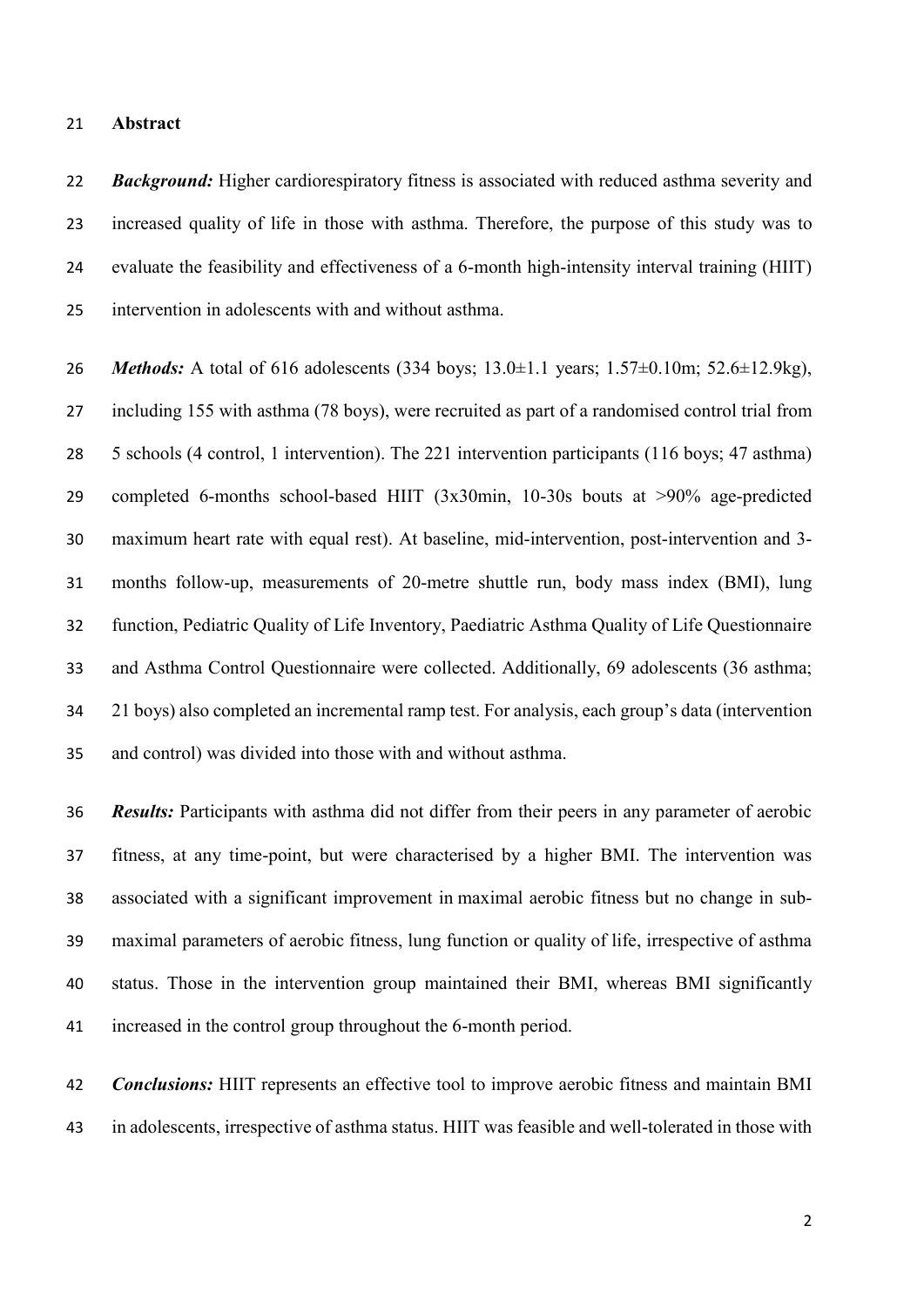| 44 | asthma, who evidenced a similar aerobic fitness to their healthy peers and responded equally             |
|----|----------------------------------------------------------------------------------------------------------|
| 45 | to a HIIT programme.                                                                                     |
| 46 |                                                                                                          |
| 47 |                                                                                                          |
| 48 | <b>Keywords:</b> High-intensity exercise, cardiorespiratory fitness, intervention, intermittent, quality |
| 49 | of life, youth, body mass index.                                                                         |
| 50 |                                                                                                          |
| 51 |                                                                                                          |
| 52 |                                                                                                          |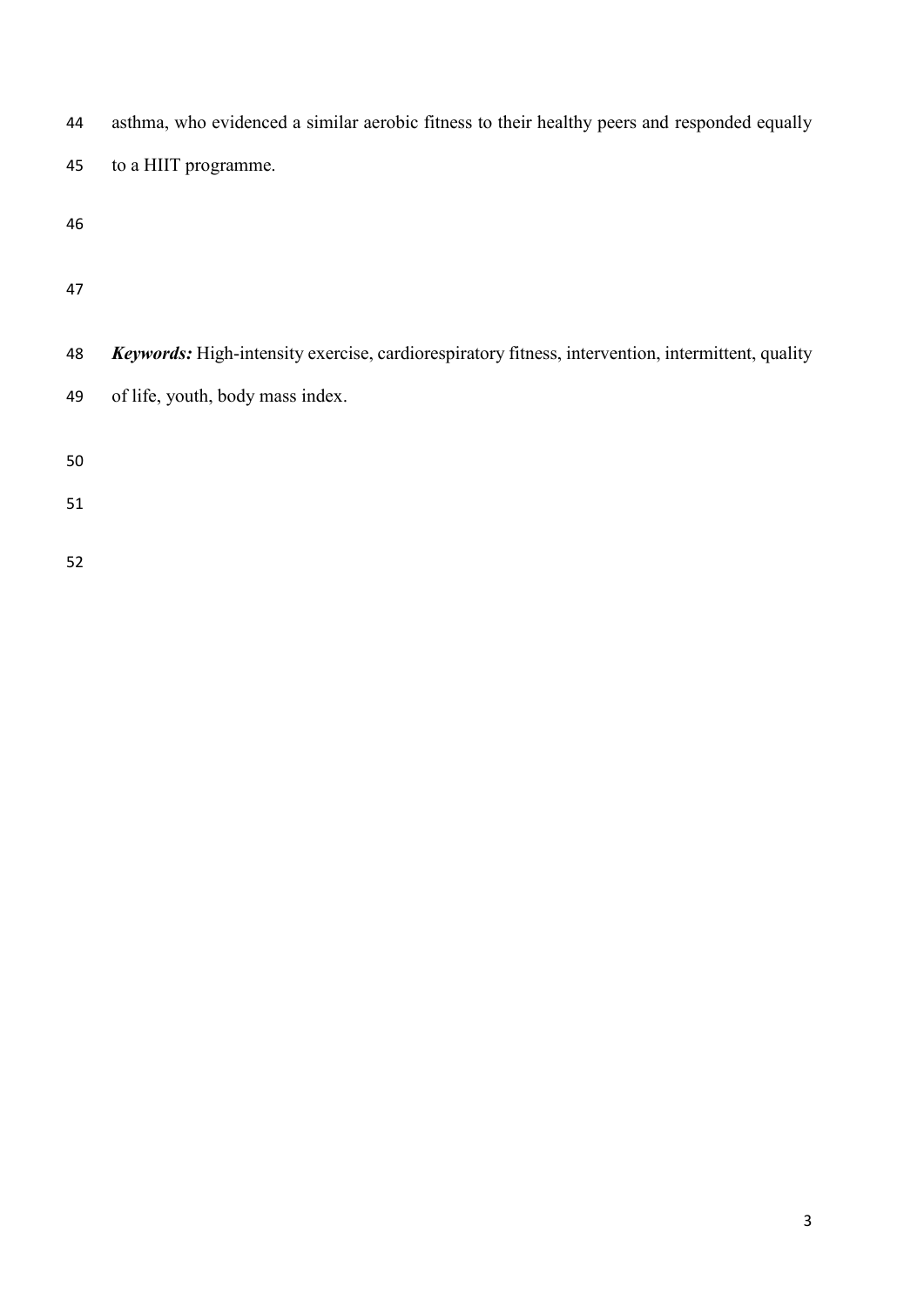### **1. Introduction**

 The prevalence of asthma and obesity have both risen dramatically over the past few decades, 55 making them two of the most common chronic conditions in the UK.<sup>1,2</sup> This concomitant rise 56 has led to suggestions that the two may be causatively linked,  $3,4$  with overweight and obesity more prevalent in those who suffer from asthma.<sup>5</sup> 

 Cardiorespiratory fitness has been suggested to be a key influential factor in the 59 relationship between asthma and obesity, although the nature and extent of this influence remains to be elucidated. Indeed, the influence of asthma on cardiorespiratory fitness requires 61 clarification, with little consensus currently available in the literature.<sup>5,7-10</sup> These equivocal findings may be attributable, at least in part, to the exercise testing methodologies used to determine cardiorespiratory fitness. Specifically, some studies reporting a lower aerobic fitness in those with asthma have used indirect estimates obtained from tests such as the 20-metre 65 shuttle run test.<sup>11,12</sup> Recent reports have highlighted the limitations associated with this 66 measure,<sup>13</sup> issues which may be exacerbated in those with asthma given the commonly cited fear of exercise-induced bronchoconstriction,<sup>14</sup> leading to erroneous conclusions with regard to the pathophysiological influence of asthma. It is also pertinent to note the exclusive focus 69 on peak oxygen uptake  $(\dot{V}O_2)$  within earlier studies concerning the influence of asthma on aerobic fitness. Whilst this is accepted to be a strong prognostic tool in many clinical conditions,<sup>15</sup> it lacks direct applicability to many, every day, functional abilities.

Further to improvements in fitness,  $16-18$  exercise is suggested to elicit additional health benefits in those with asthma, such as reduced symptoms and severity and an improved quality 74 of life.<sup>19-21</sup> Specifically, a higher aerobic fitness in children is associated with a higher quality 75 of life<sup>22</sup> while a higher BMI is related to a poorer quality of life.<sup>23,24</sup> Therefore, these measures should be targeted in future exercise interventions aimed at improving a population's quality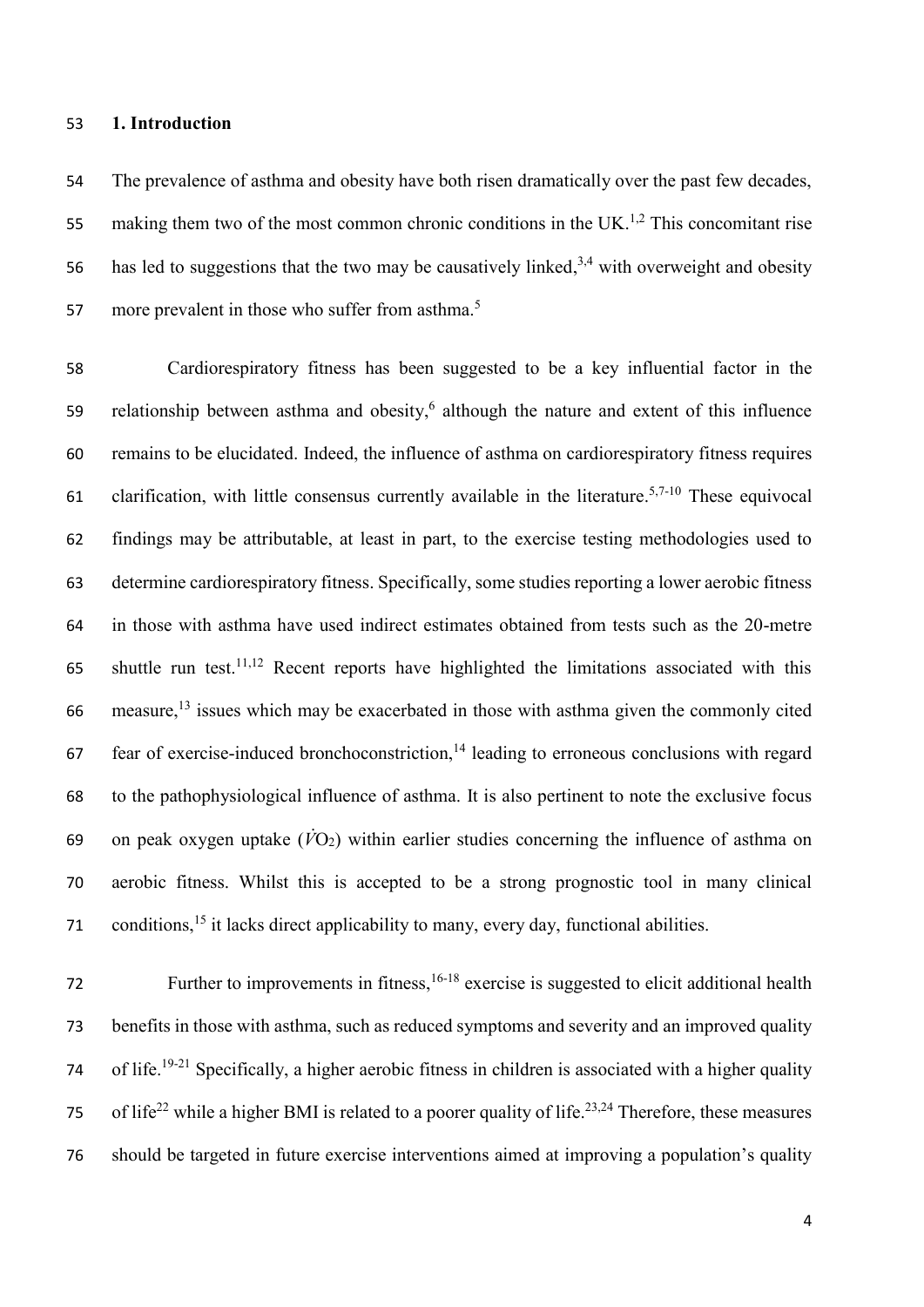of life. However, whilst adolescents with asthma have highlighted exercise as one of their 78 favourite activities, few adolescents actively engage in exercise on a regular basis.<sup>5</sup> This may be attributable to the use of conventional, moderate-intensity, continuous exercise in previous 80 exercise interventions in children with asthma;  $20,25$  Winn et al.<sup>14</sup> recently reported that adolescents with asthma prefer varied exercises, such as circuits or team games, with apprehension expressed towards long-distance running. Indeed, such variation would avoid 83 monotony during sessions which is associated with increased dropout rates.<sup>26</sup>

 High-intensity interval training (HIIT) has received considerable attention in recent years as it is suggested to be a time-efficient method of exercise that can elicit significant 86 improvements in both cardiorespiratory fitness and body composition in youth.<sup>27,28</sup> Given the potential relationship between asthma, obesity and fitness, and the decreased likelihood of 88 exercise-induced bronchoconstriction due to the intermittent nature, HIIT represents a promising management strategy for those with asthma. However, it is important to acknowledge that some have raised concerns regarding the safety of HIIT, with suggestions 91 that it may be an inappropriate exercise modality for non-athlete populations.<sup>30</sup> In contrast to these concerns, children with asthma have previously been reported to tolerate HIIT similarly 93 to their healthy peers.<sup>16,31</sup> Furthermore, whilst comparable data is not available in youth with asthma, healthy children and adolescents perceive HIIT as being more enjoyable to participate 95 in compared to constant-intensity exercise, with enjoyment a key component in eliciting the 96 effort required for reaching high intensities.<sup>33</sup> Indeed, in adults with asthma, interval exercise is associated with lower ratings of perceived exertion and dyspnoea, likely due to the rest 98 periods.<sup>34</sup> Whether HIIT is similarly well perceived in adolescents with asthma remains to be elucidated, with continued debate regarding whether HIIT is associated with feelings of 100 considerable discomfort that would prevent long-term adherence.<sup>35</sup>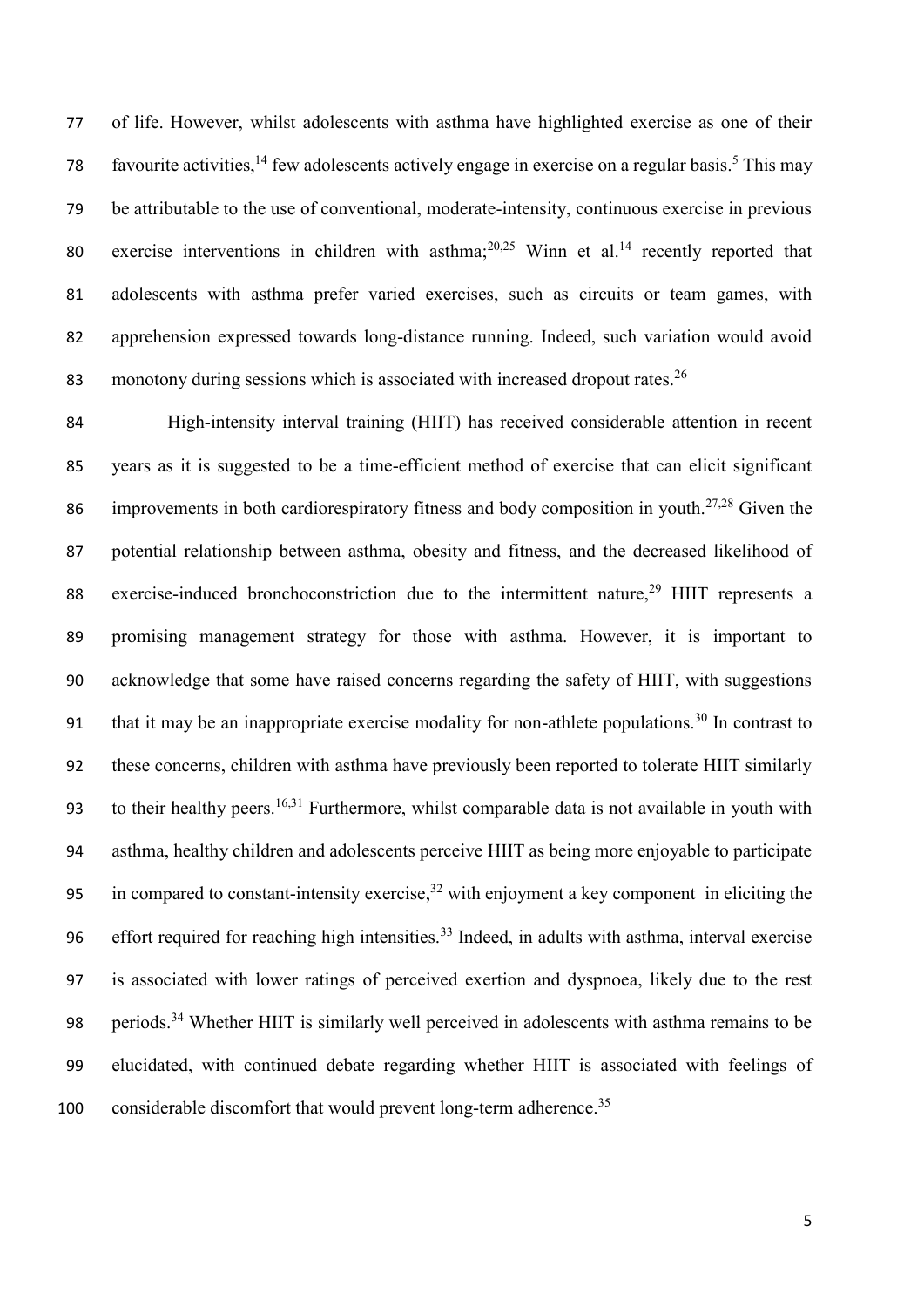The aim of the present study was therefore to ascertain the feasibility and effectiveness of 6-month, field-based HIIT intervention in adolescents with asthma compared to their healthy peers. Furthermore, a secondary aim of this study was to determine the sustainability of any adaptations elicited by the intervention using a 3-month follow-up. It was hypothesised that HIIT would lead to improvements in cardiorespiratory fitness and quality of life and a reduction in BMI in adolescents, irrespective of asthma, but that these beneficial adaptations would be lost within three months following the intervention cessation.

## **2. Materials and methods**

# **2.1. Experimental design**

 The eXercise for Asthma with Commando Joe's® (X4ACJ) was a randomised control trial. Cluster randomisation was used to select one intervention and four control schools in South Wales, matched for free school-meal status. The exercise intervention began at the start of the school year in September and ended in March, with data collection continuing to July. Ethical approval was granted by the institutional research ethics committee (ref: 140515 and PG/2014/29). Parent/guardian and head teacher consent in addition to child assent were obtained prior to participation.

# **2.2. Participants**

 In total, 616 adolescents (334 boys; Table 1), of which 155 had asthma (78 boys), agreed to participate in the study. Two-hundred and twenty-one participants (116 boys) were recruited in the intervention school of the study, of which 47 suffered from asthma (24 boys). Asthma severity was assessed using the Global Initiative for Asthma guidelines<sup>36</sup> and classified as mild, moderate or severe according to the medication step required to achieve asthma control. For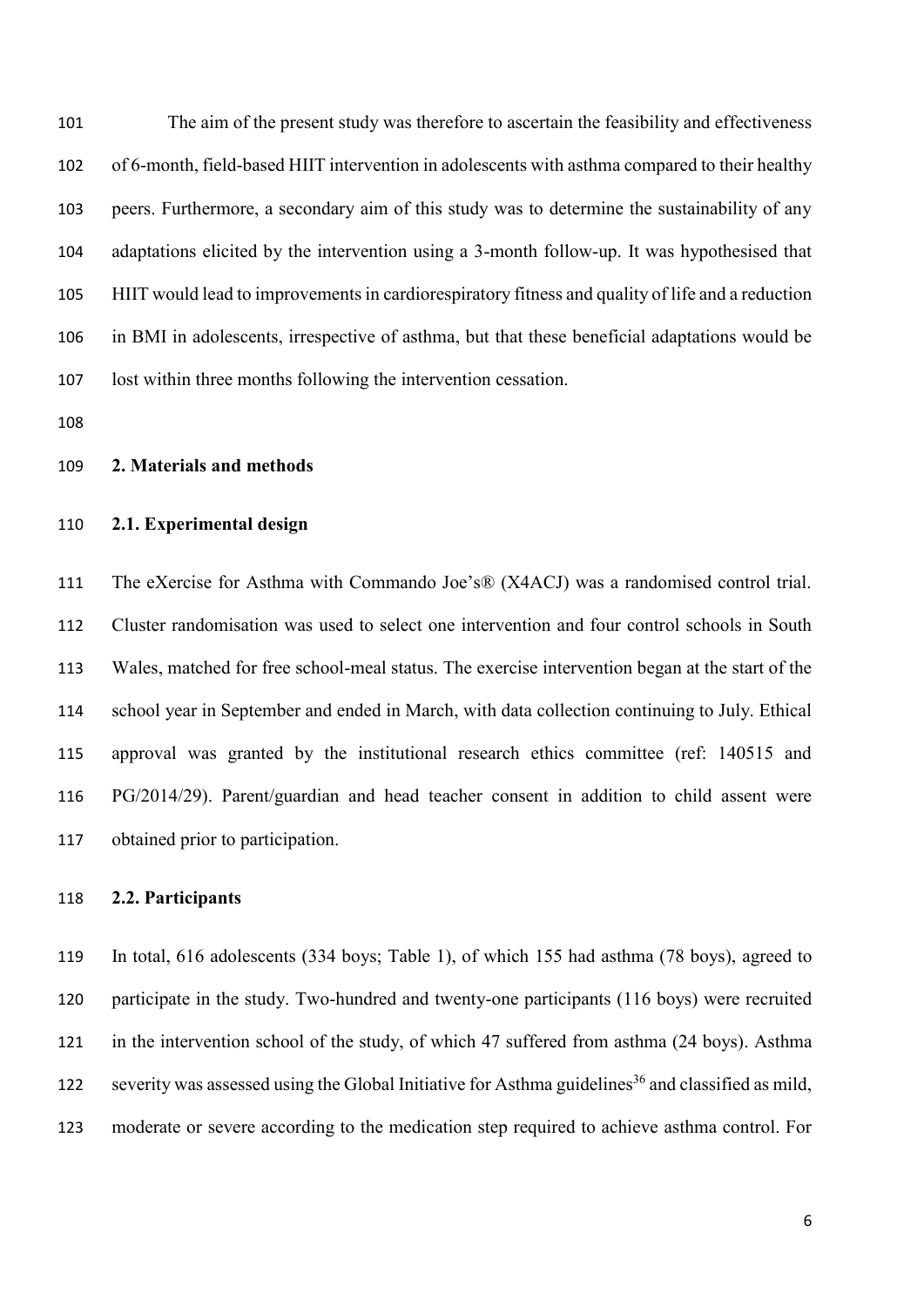the purpose of analysis, moderate and severe asthma were grouped to power the statistics. 125 Participants were excluded if they did not have stable asthma  $(n = 4)$ .

## **2.3. Intervention**

127 The intervention design was devised based on formative work.<sup>14</sup> The intervention consisted of 128 a 6-month HIIT programme, delivered by a Commando Joe's<sup>®</sup> personal trainer, involving 3 x 30-minute sessions per week (Monday, Wednesday and Friday). Participants were able to attend sessions before or after school but were asked to only attend one session per day. The sessions consisted of a combination of circuits and games-based activities (Table 2) lasting between 10 – 30 seconds, followed by an equal period of rest (1:1 work-to-rest ratio). Throughout each exercise bout, participants were asked to exercise maximally with exercise 134 activities designed to elicit a heart rate (HR) of >90% of heart rate maximum (HRmax).<sup>37</sup> 135 Maximal HR was predicted according to Tanaka, Monaham and Seals, which has been 136 validated for use in children and adolescents.<sup>39</sup> During each session participants' HR was continuously monitored (Activio AB, Stockholm, SWE) and used to individually encourage those who were not achieving the target heart rates. Attendance and effort were further incentivised by a reward-based system whereby those who regularly engaged were entered in to a prize draw at the mid- and end-intervention point. Those in the control group engaged in 141 their usual day-to-day activities.

#### **2.4. Procedures**

 Measurements were taken from both intervention and control groups at four time-points (baseline, mid-intervention, post-intervention and at 3-month follow-up), irrespective of condition.

*2.4.1. Anthropometrics*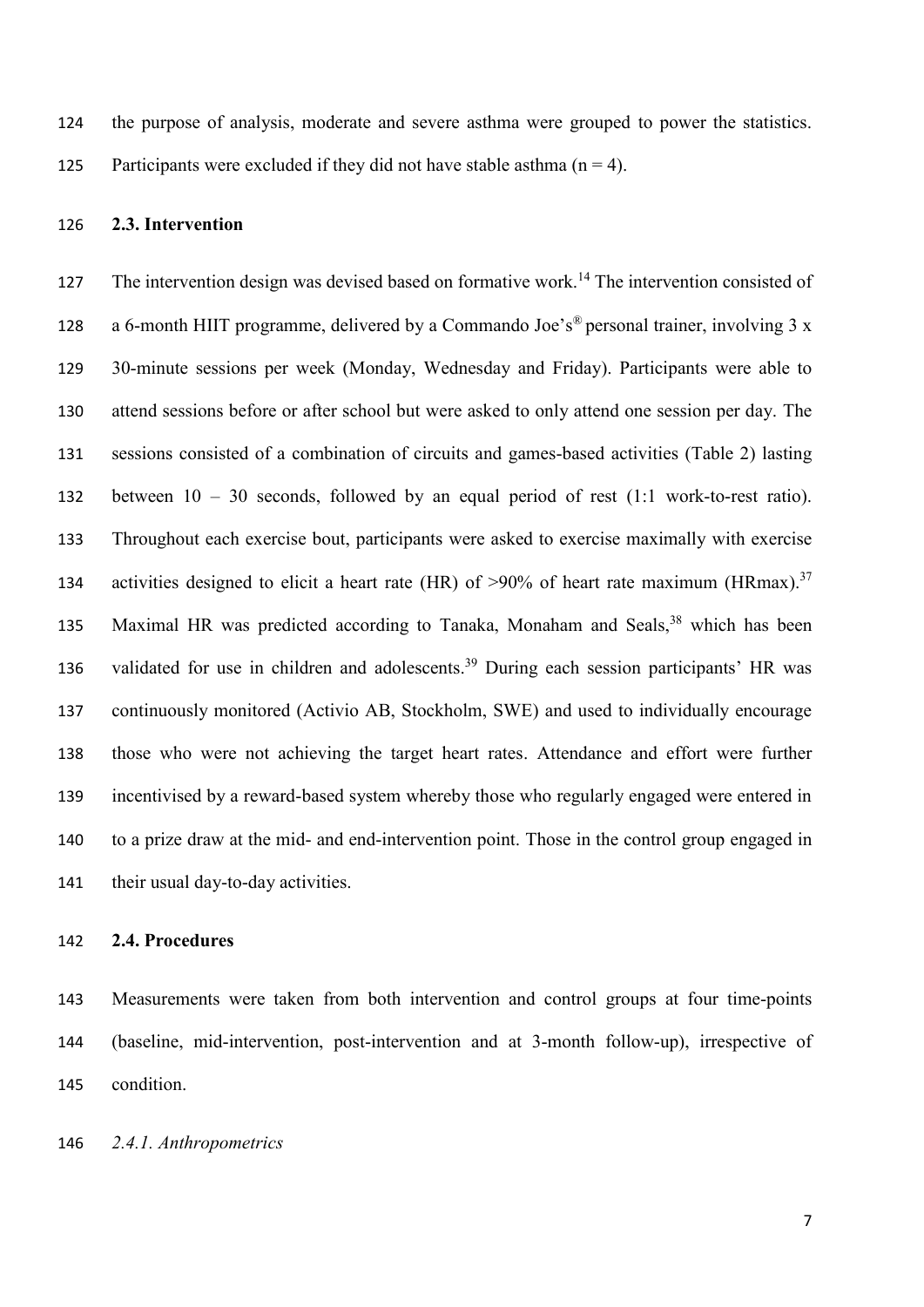Stature and body mass were measured according to the techniques outlined by International 148 Society for the Advancement of Kinanthropometry.<sup>40</sup> Stature, sitting stature and waist circumference were measured to the nearest 0.1 cm (Seca213, Hamburg, Germany) and body mass to the nearest 0.1 kg (Seca876, Hamburg, Germany). Body mass index was subsequently 151 calculated and grouped using age and sex specific child percentiles.<sup>41</sup> Maturity offset was 152 calculated according to Mirwald et al., lower limb length was calculated as the difference between stature and sitting stature

# *2.4.2. Lung Function*

155 Forced Expiratory Volume in 1 second (FEV<sub>1</sub>), Forced Vital Capacity (FVC), FEV<sub>1</sub>/FVC ratio, Peak Expiratory Flow (PEF), and Forced Expiratory Flow between 25-75% of vital capacity (FEF25-75) was measured using a portable dry spirometer (Vitalograph, Buckingham, UK). Participants were asked to sit up straight, breathe in as deeply as possible, place their lips around the mouthpiece tube and, when they were instructed, "blow out" into the mouthpiece as hard and as fast as possible until no further air could be exhaled; this was explained and demonstrated before the test. Each participant was asked to complete three "acceptable" tests, requiring each exhalation to be performed within 5% of each other. The best of three 163 measurements were taken according to American Thoracic Society guidelines<sup>43</sup> and to the 164 standardised protocol<sup>44</sup> and expressed as a percentage of the age-sex-stature predicted value.<sup>45</sup>

*2.4.3. Fractional Exhaled Nitric Oxide (FeNO)*

 Fractional exhaled nitric oxide (FeNO) was measured prior to spirometric testing. The FeNO 167 test was performed in accordance with the American Thoracic Society guidelines.<sup>46</sup> Participants were asked to completely exhale and then inhale to total lung capacity through the device (NIOX MINO, Aerocrine AB, Solna, Sweden), before immediately exhaling for 10 170 seconds at  $50 \pm 5$  ml·sec<sup>-1</sup>. Visual and audio cues were provided by the computer software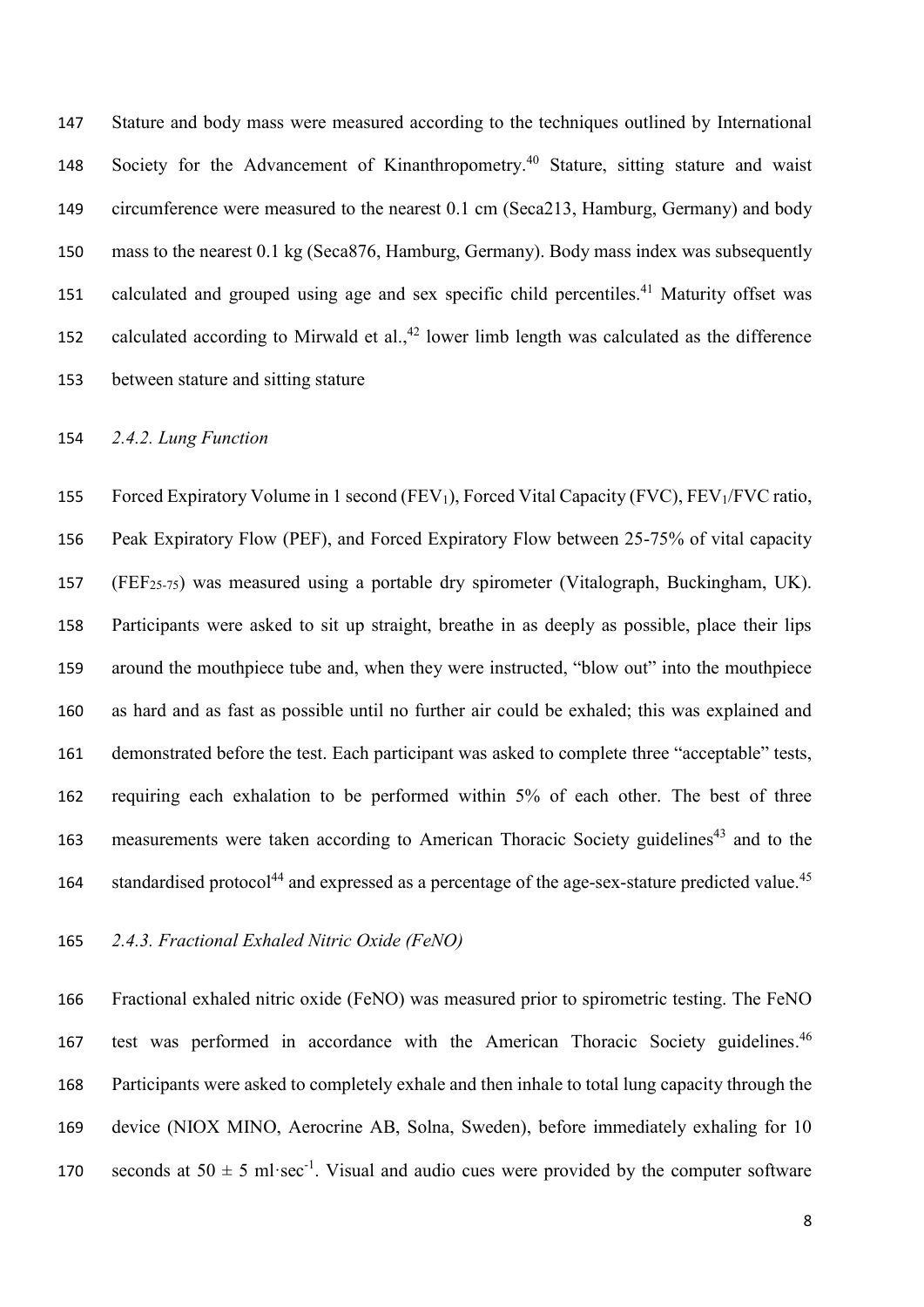throughout. One test was completed at all time-points except 3-month follow-up. The final three seconds of exhalation were evaluated.

## *2.4.4. Asthma control*

174 Asthma control was assessed using the Asthma Control Questionnaire  $ACO<sub>1</sub><sup>47</sup>$  which consists of 7-items focusing on reliever inhaler use and symptoms over the previous week and their 176 FEV<sub>1</sub> score. Items of the ACQ are scored from 0 to 6, with ACQ scores of  $\leq 0.75$  or  $\geq 1.5$  indicating well-controlled and poorly-controlled asthma, respectively. The ACQ has been 178 validated in children between the ages of 6 and 16 years, and was found to be responsive to change in asthma control with a minimal important difference of 0.52±0.45. Internal 180 consistency, measured using Cronbach's alpha coefficients,<sup>48</sup> for the ACQ were deemed 181 acceptable ( $\alpha = 0.73 - 0.82$ ).

## *2.4.5. Asthma-related quality of life*

 The Paediatric Asthma Quality of Life Questionnaire (PAQLQ) was used to compare the asthma-specific quality of life between those in the intervention and the control groups, as well as assessing the changes over the course of the intervention. Specifically, the participants were asked to recall the previous week in response to 23 questions (scored on a Likert scale from 1 to 7), with a higher score indicative of a better asthma status. The questions are divided into three domains of activity limitations (5 questions), symptoms (10 questions) and emotional function (8 questions), with a mean score for each and a total overall score. The PAQLQ has 190 been validated in children between the ages of 6 and 16 years<sup>49</sup> and was found to be responsive to change in quality of life with a minimal important difference of 0.5. Internal reliability for 192 the PAOLO was deemed excellent ( $\alpha$  = 0.96-0.97).

*2.4.6. Quality of life*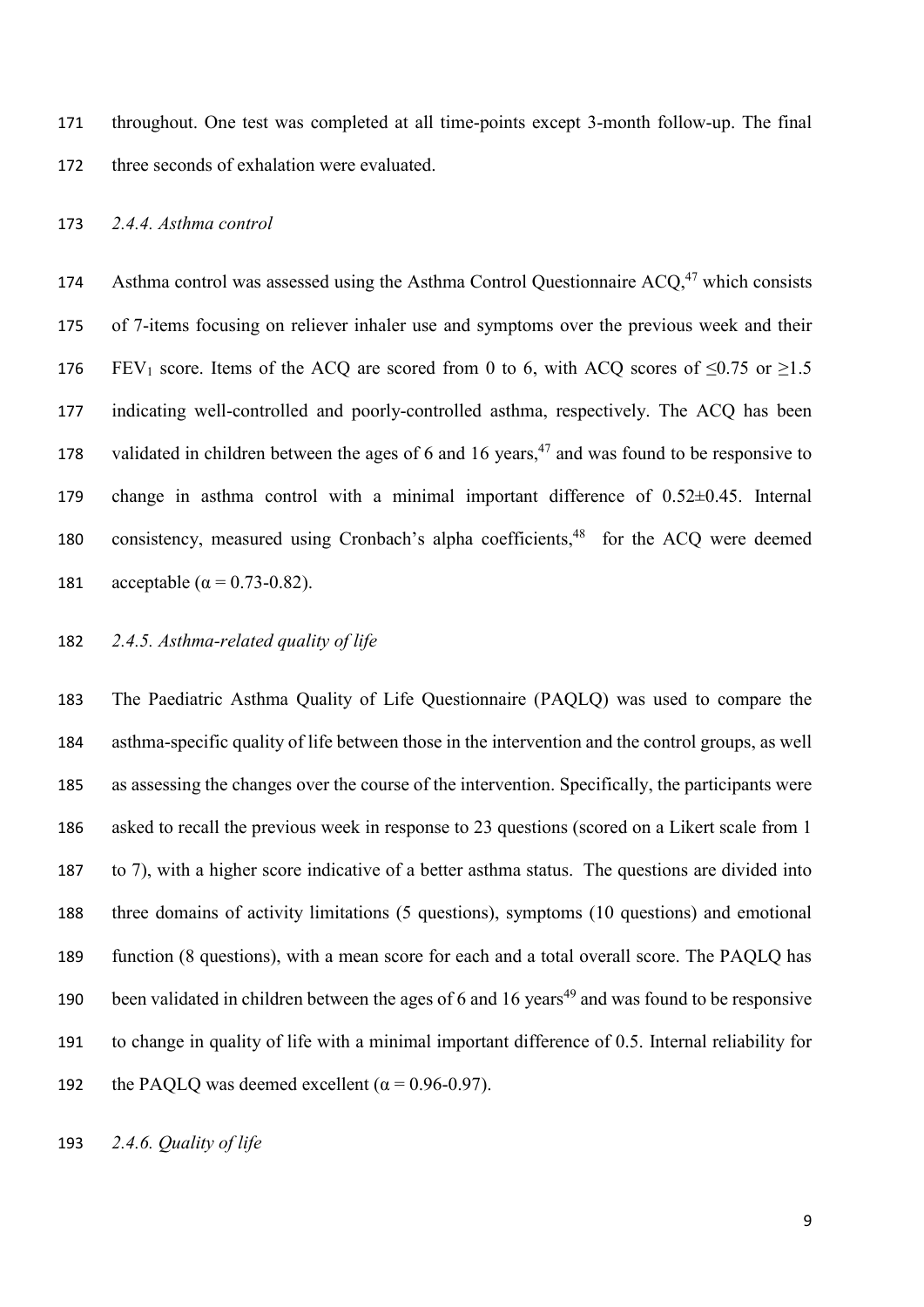194 The Pediatric Quality of Life Inventory (PedsQL) Teenager Report (Version  $4.0$ )<sup>50</sup> was used to compare the perceived quality of life between those participants with and without asthma and to assess any changes throughout the intervention. The participants were asked to recall their previous week and answer questions accordingly. A widely validated measure in 198 adolescents aged 12-18 years,<sup>51-53</sup> the 23-item PedsQL consists of domains on the participants' physical, emotional, social and school functioning quality, with higher scores indicating a 200 better quality of life. Internal reliability for the PedsQL was deemed excellent ( $\alpha = 0.89$ -0.90).

*2.4.7. Cardiorespiratory fitness* 

20-metre shuttle run

 Cardiorespiratory fitness was estimated using the 20-metre progressive shuttle run test, a 204 previously validated field measure in children.<sup>11</sup> The test involved participants walking or running between two lines, 20-metres apart in time with pre-recorded beeps that progressively increased in speed throughout the test. The number of shuttles completed before voluntary exhaustion was recorded.

Peak *V̇*O<sup>2</sup>

 Sixty-nine adolescents (39 boys) inclusive of 36 with asthma (21 boys) were selected using stratified randomisation to complete incremental ramp tests. The groups were stratified for age, sex and condition to provide a representative sample of the wider population. Participants performed an incremental ramp exercise test to volitional exhaustion on an electromagnetically-braked cycle ergometer (Ergoselect 200, Ergoline GmbH, Lindenstrasse, Germany), with individually-adjusted seat and handlebar height. The ramp protocol consisted of 3 minutes of "unloaded" pedalling (0 W) followed by an increase in work rate of 12 - 24 216 W·min<sup>-1</sup> dependant on the age and height of the participant. Participants were asked to maintain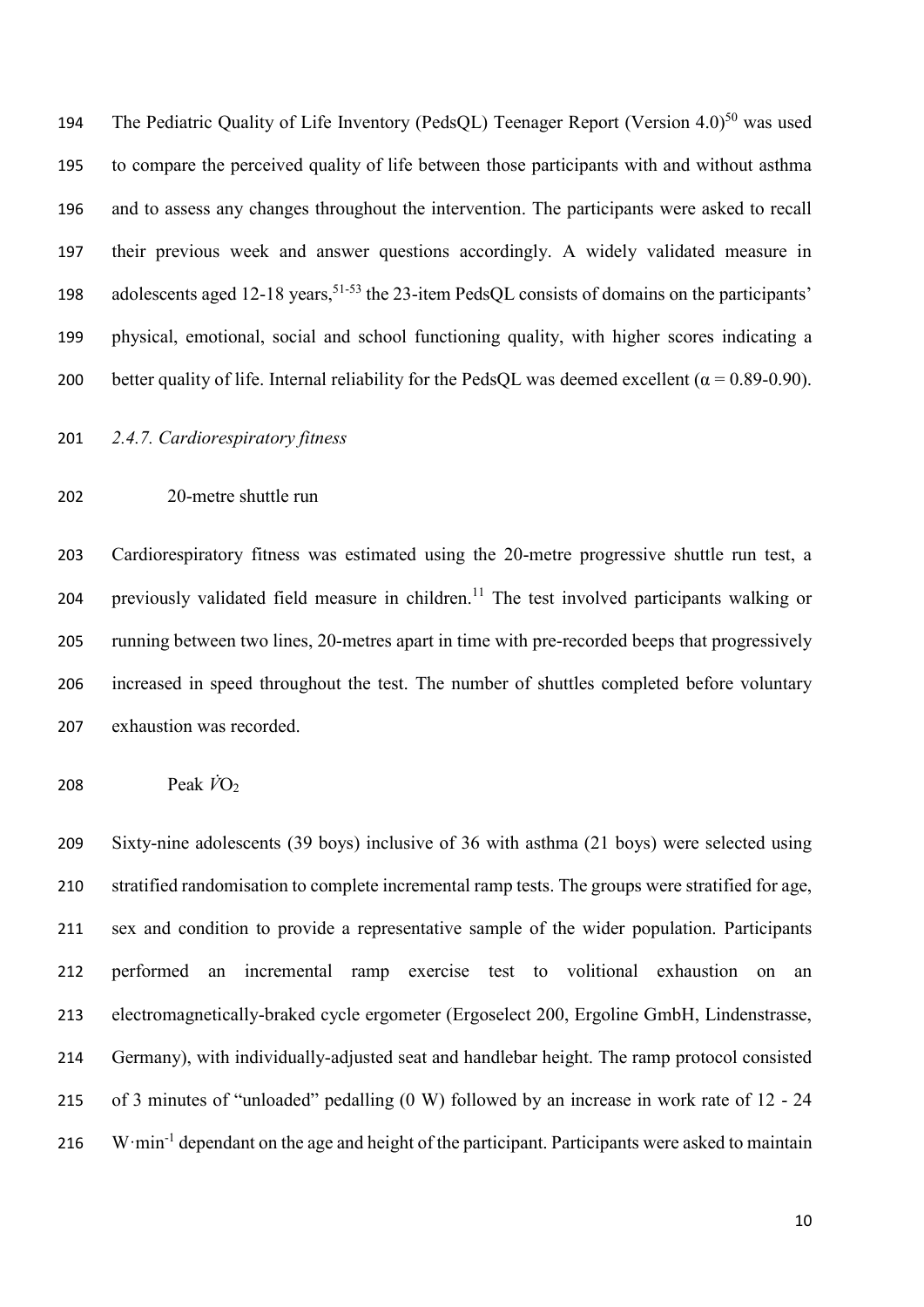217 a constant cadence  $(75 \pm 5$  revolutions per minute) until voluntary exhaustion. Breath-by-breath 218 pulmonary ventilation (VE) and gas exchange ( $\dot{V}O_2$  and  $\dot{V}CO_2$ ) were recorded throughout 219 (Jaeger Oxycon Mobile, Jaeger, Hoechberg, Germany).

220 **2.5. Data analysis**

221 Peak *V̇*O<sup>2</sup> was taken as the highest 10-second mean attained prior to the end of the test. The 222 gas exchange threshold (GET) was determined using the V-slope method.<sup>54</sup> The GET was also 223 expressed relative to peak  $\dot{V}O_2$  (GET% $\dot{V}O_2$ ). Analysis of covariance (ANCOVA) was used to 224 determine the allometric relationship between peak  $\dot{V}O_2$  and body mass to account for body 225 size using log-transformed data. Common allometric exponents were confirmed for the data 226 and power function ratios  $(Y/X^b)$  were computed. Breath-by-breath data were then averaged 227 into 10-second time bins and the Mean Response Time (MRT) and gain (Δ*V̇*O2/ΔW) calculated 228 according to the methods reported by Barstow et al.<sup>55</sup> Specifically, the gain was determined 229 by linear regression over three segments:  $S_1$ , from 1-minute into the ramp to GET;  $S_2$ , from 230 GET to peak  $\dot{V}O_2$ ; and S<sub>T</sub>, over the total range of S<sub>1</sub> + S<sub>2</sub>. Baseline  $\dot{V}O_2$  was taken as the mean 231 of the first 45 seconds of the last minute prior to the increase in work rate. The MRT was 232 calculated as the point of intersection between the baseline  $\dot{V}O_2$  and a backwards linear 233 extrapolation of the  $\dot{V}O_2$  by time slope from the onset of the ramp protocol. The MRT was also 234 determined using two segments,  $S_1$  (MRT<sub>1</sub>) and  $S_T$  (MRT<sub>T</sub>).

### 235 **2.6. Statistical analysis**

 Shapiro-Wilk tests were used to assess normality. Following identification of normal distribution, the influence of asthma and the intervention, and their interaction, was assessed using a mixed-model ANOVA (groups – asthma intervention, non-asthma intervention, asthma control, non-asthma control). Tukey's post-hoc analyses were conducted to ascertain where differences in time were found. If significant differences were found, mixed-design ANCOVA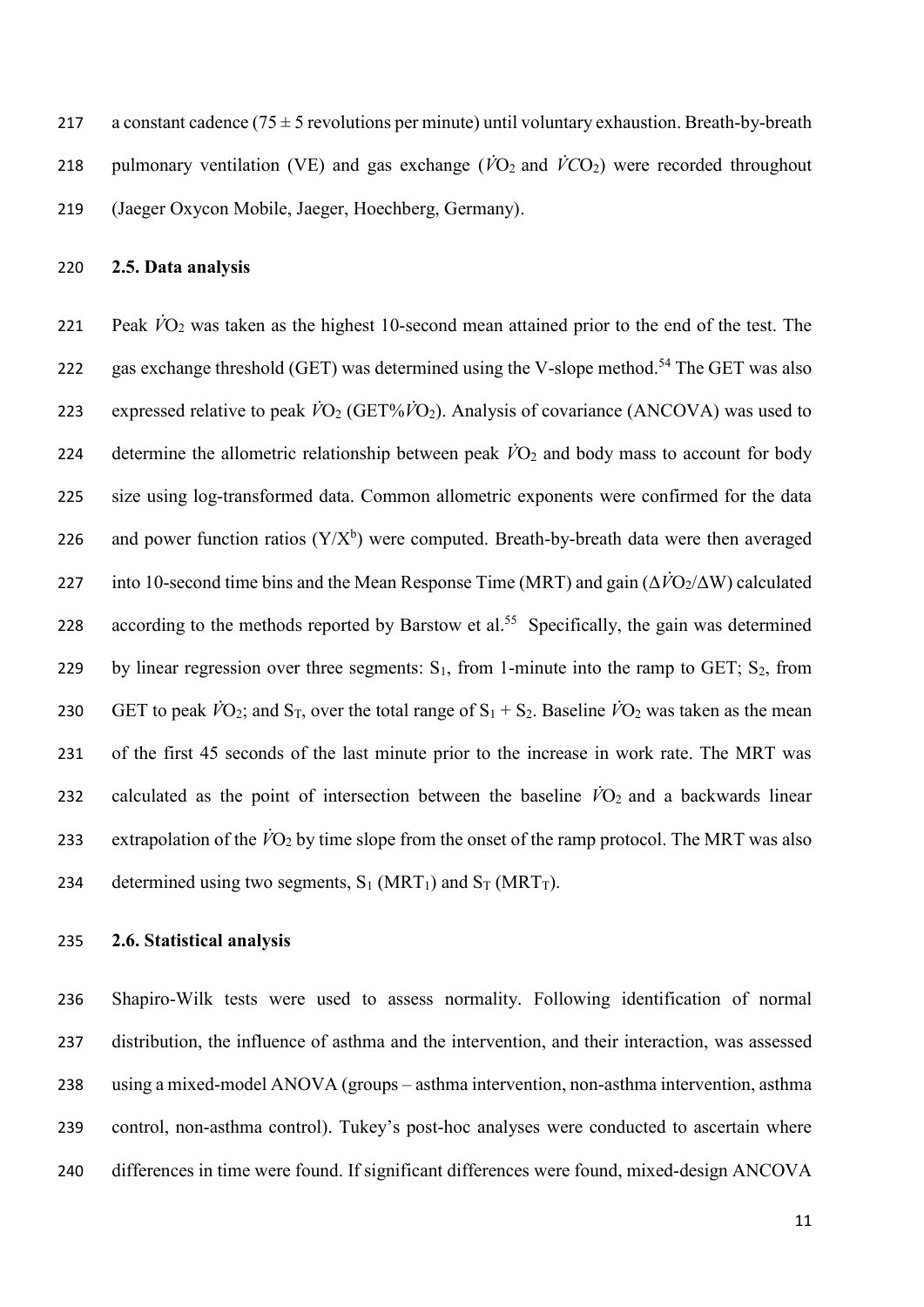tests were run to adjust for baseline maturity. Asthma-specific measures were analysed using repeated measures ANOVAs. Data presented within the tables include the participant numbers providing data at every time-point and therefore participant numbers differ between measurements. All analyses were conducted using an intention-to-treat approach, thereby including all participants with measures at any time-point; data were subsequently analysed using sensitivity analysis on participants who participated in the majority of the intervention 247 sessions (>70%). Eta-squared  $(\eta_p^2)$  effect sizes were determined from baseline to 3-month follow-up. All statistical analyses were conducted using SPSS v22 (IBM Corp, Armonk, NY). 249 All data are presented as mean  $\pm$  standard deviation (SD) with statistical significance accepted 250 as  $P < 0.05$ .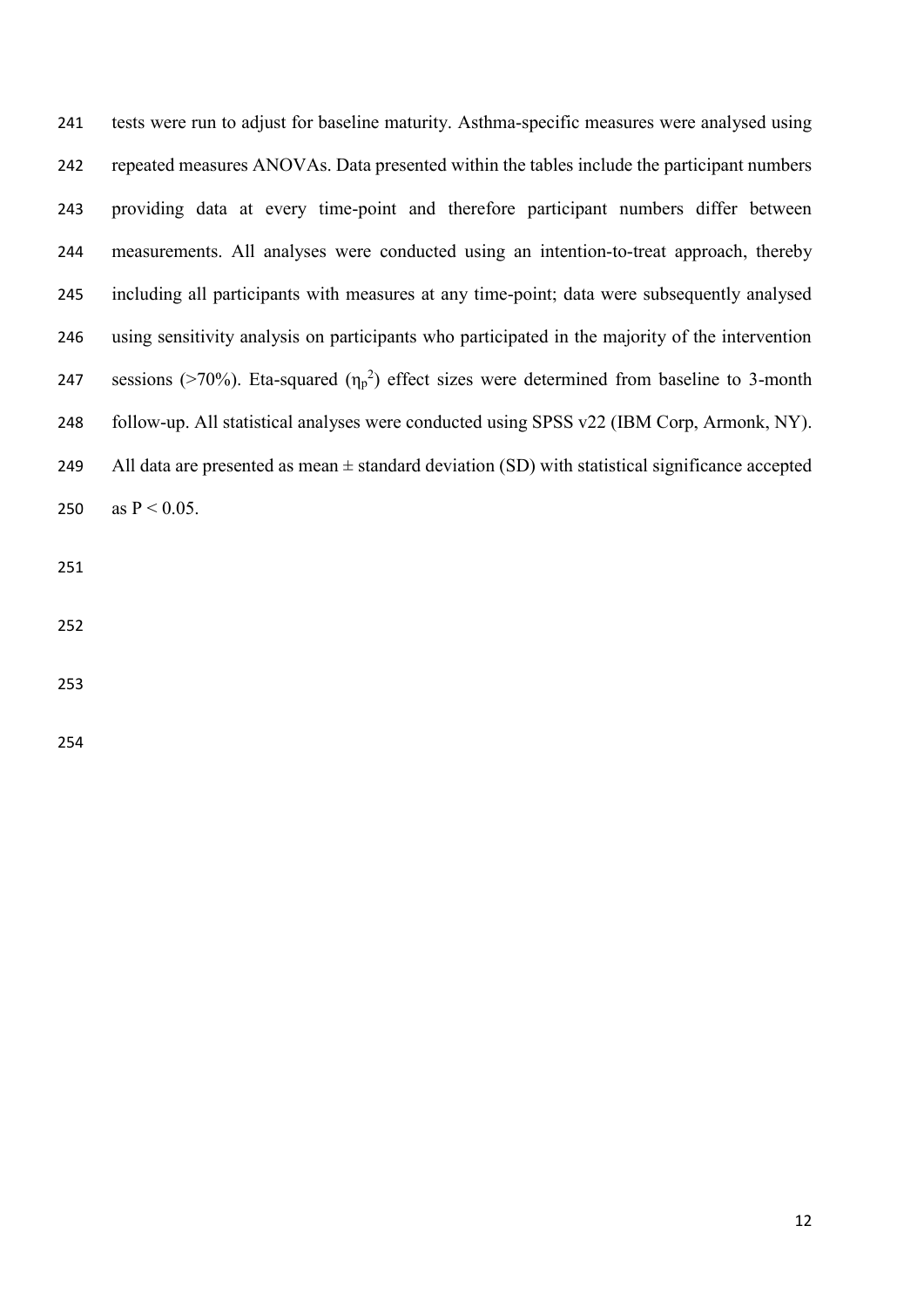#### **3. Results**

 The participants with asthma in the intervention group consisted of 87% with mild persistent and 13% with moderate or severe asthma, whilst the participants with asthma in the control group consisted of 77% and 23%, respectively. This prevalence was similar in both the intention-to-treat and sensitivity analyses. Where no differences between intention-to-treat and sensitivity analysis were found, results refer to the former. Furthermore, no differences were observed when co-varying for maturity offset or Tanner stages and are therefore not reported below.

*3.1. Lung function*

264 A lower  $FEV_1\%$  and  $FEF_{25-75}$  were found in participants with asthma indicating more airway obstruction and more marked small airways obstruction, respectively (Table 3). Those with 266 asthma did not have an obstructed FEV<sub>1</sub>/FVC ratio. Mixed methods ANOVAs revealed no 267 differences between intervention and control, asthma and non-asthma for lung function ( $P >$  0.05) according to group or time or a time by group interaction. There was, however, a trend for FeNO to reduce in the intervention asthma group.

# *3.2. Asthma control and quality of life*

 The intervention had no effect on asthma control or asthma-related quality of life. The Minimal Important Difference (MID) for both the ACQ and PAQLQ was a change in score of 0.5. Both intervention and control asthma participants demonstrated similar results, with 33 and 35 % and 19 and 16 % for ACQ and PAQLQ, respectively, scoring above the MID. The results of the PedsQL revealed no significant differences between those with and without asthma in either the intervention or control group. The intervention was associated with no significant change at any time-point, in any of the groups (Table 5.4).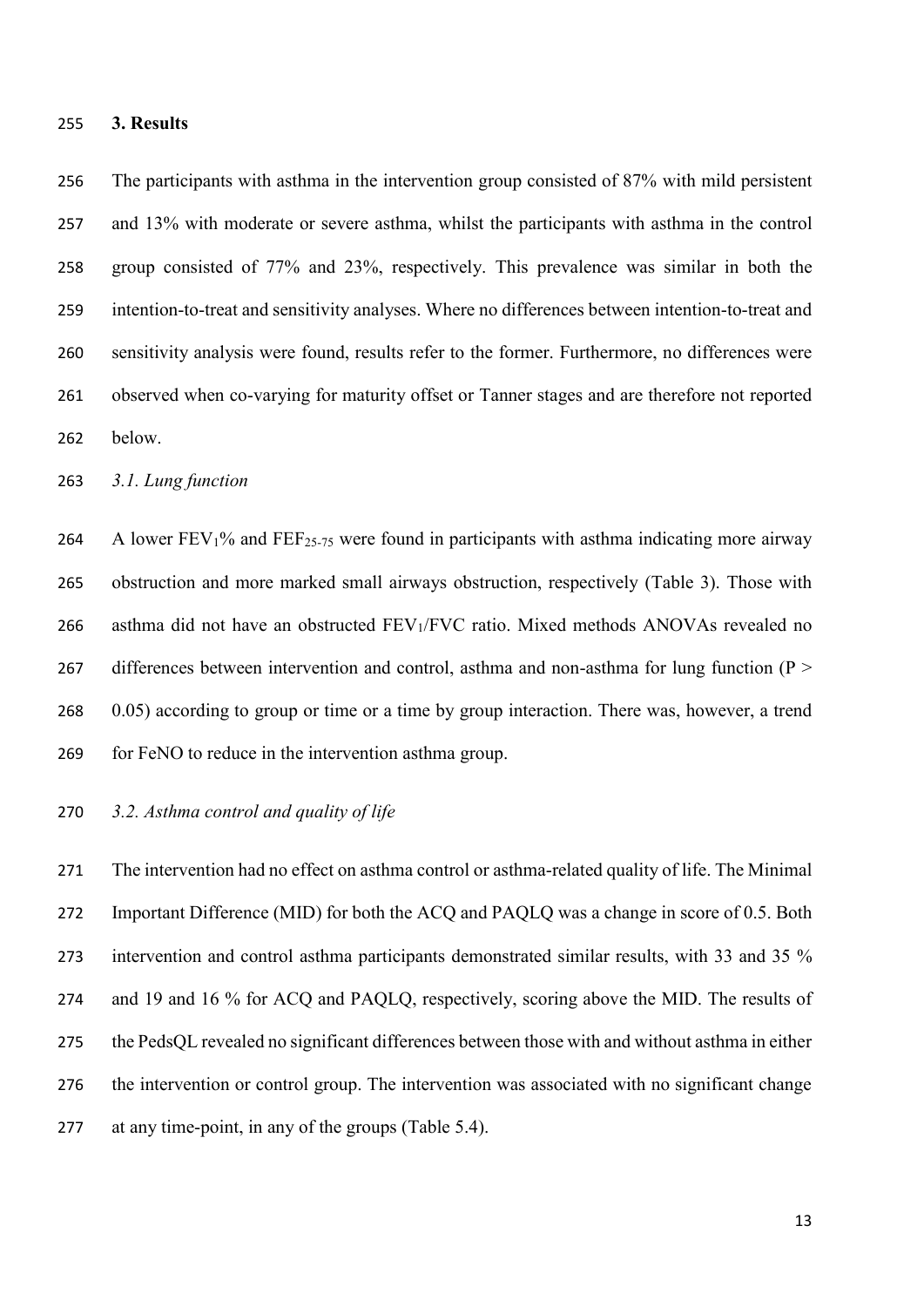279 Body Mass Index was found to be significantly higher in participants with asthma at baseline 280 in comparison to their peers (22.2  $\pm$  4.8 vs. 20.4  $\pm$  3.7 kg·m<sup>-2</sup>). There was a significant effect 281 of time on BMI  $(F(2.23, 782) = 15.4, P < 0.05 \eta_p^2 = 0.04)$  and a significant difference between 282 groups  $(F(3, 351) = 5.29, P < 0.05$   $\eta_p^2 = 0.04$ ), but no interaction between time and group 283  $(F(6.68, 782) = 1.16, P = 0.33 \eta_p^2 = 0.01)$ . Specifically, whilst the intervention participants 284 maintained their baseline BMI to post-intervention, BMI in control participants, both with and 285 without asthma, increased throughout the intervention (asthma:  $21.4 \pm 4.4$  to  $21.8 \pm 4.4$ ; non-286 asthma:  $19.8 \pm 3.3$  to  $20.3 \pm 3.4$ ; kg·m<sup>-2</sup>, P < 0.05). At 3-months follow-up, all groups 287 (intervention and control, asthma and non-asthma) had significantly higher BMI than their 288 baseline scores.

## 289 *3.4. 20-metre shuttle run*

 No significant effects were found for group or time, and no interaction was reported between group and time, for the 20-metre shuttle run. However, when applying sensitivity analyses, 292 there was a significant effect of time  $(F(3, 386) = 5.44, P < 0.05 \eta_p^2 = 0.04)$  and a significant 293 interaction of group by time  $(F(9, 386) = 3.23, P < 0.05 \eta_p^2 = 0.06)$ . Post-hoc analyses revealed a significant increase in the number of shuttles completed in both asthma and non-asthma intervention participants with time, which returned to baseline at the 3-month follow-up.

296 *3.5. Incremental ramp test*

297 A significant effect of time and interaction between time and the group was observed, with no 298 significant effect of group on peak  $\dot{V}O_2$ . When scaled for body size, these differences were 299 maintained with time  $(F(3, 138) = 8.47, P < 0.05$   $\eta_p^2 = 0.16$ ), group by time  $(F(9, 138) = 2.70,$ 300  $P < 0.05 \eta_p^2 = 0.15$ ), and group ( $F(3, 46) = 1.55$ ,  $P = 0.22 \eta_p^2 = 0.09$ ). Post-hoc analyses revealed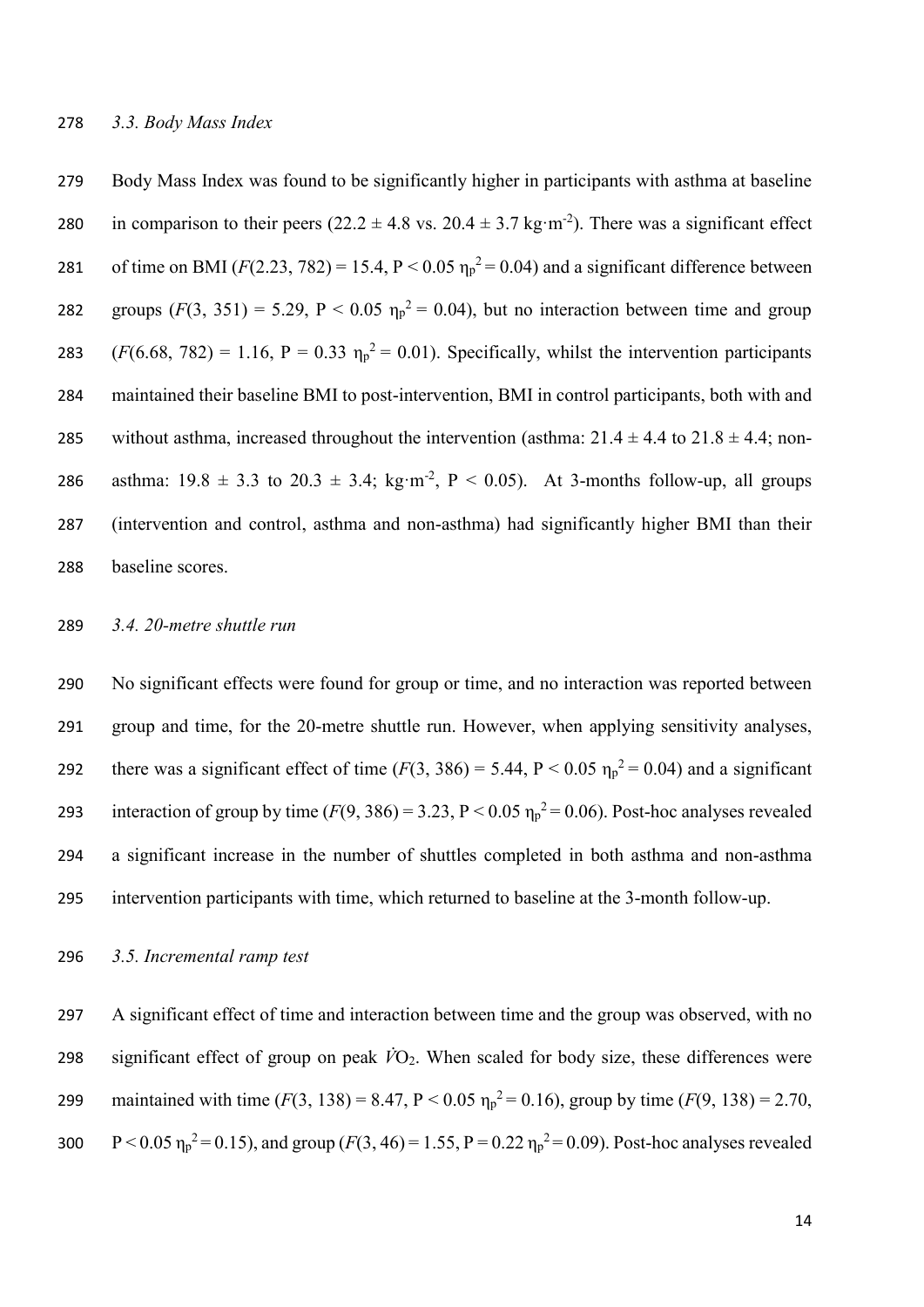301 significant increases in peak  $\dot{V}O_2$  in both asthma and non-asthma intervention groups, with 3- month follow-up results showing a return to baseline levels. No differences were observed in either of the asthma or non-asthma control groups across the intervention for peak or scaled 304 peak  $\hat{VO}_2$  (Table 5.5).

 There were no differences in GET between groups, however, there was a significant increase 306 over time in all groups  $(F(2.23, 138) = 41.56, P < 0.05$   $\eta_p^2 = 0.48$ ). There was no significant between group differences for GET as a percentage of peak *V̇*O2. Post-hoc analyses showed significant increases at post-intervention for the non-asthma intervention and both asthma and non-asthma control groups, however, inclusive of the asthma intervention group, all groups significantly increased GET from baseline to 3-month follow-up. Sensitivity analysis also 311 showed that there were no significant increases throughout the intervention in GET%  $\dot{V}O_2$  for participants in the non-asthma intervention group. There were no significant differences to either section of the MRT according to time, group or time by group interaction across all time- points. The gain, however, was found to significantly increase in the intervention asthma group 315 for both  $S_2$  and  $S_T$ , with no significant differences observed in any of the other groups.

*3.6. Intervention intensity*

 Throughout the intervention sessions, exclusive of warm-up and cool-down, participants' mean 318 HR (155  $\pm$  18 beats per minute (bpm), 78  $\pm$  9 %HR<sub>max</sub>) and mean HR<sub>max</sub> (188  $\pm$  18 bpm, 95  $\pm$ 319 6 %HR<sub>max</sub>) were calculated for each session. During the main body of the session, inclusive of 320 both the exercise and rest intervals, HR exceeded the threshold of  $>90\%$ HR<sub>max</sub> 24% of the total time.

*3.7. Correlations*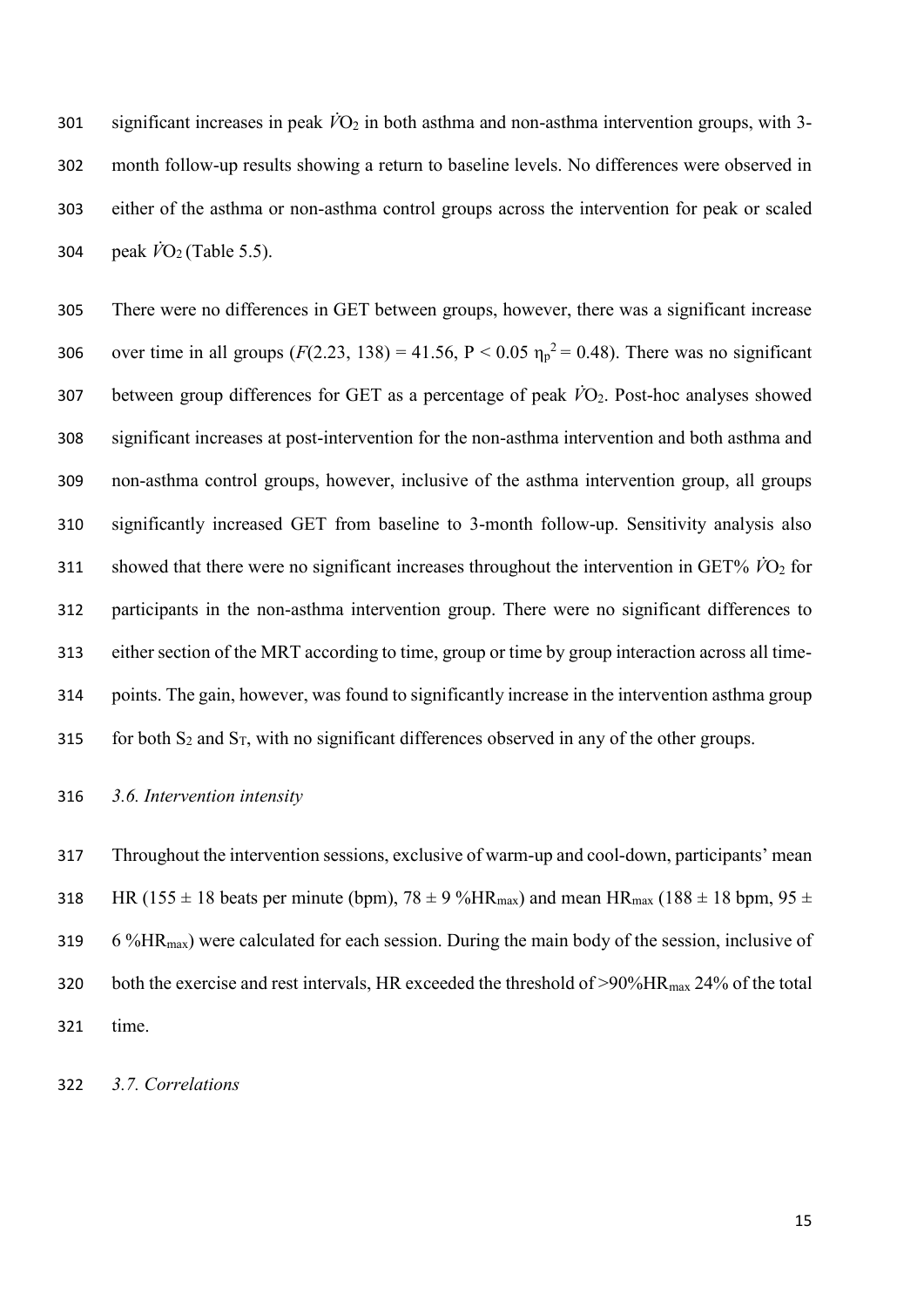323 All measures were positively correlated with themselves between baseline and post-324 intervention, with the exception of the MRT and gain. A weak negative correlation was 325 observed between BMI and fitness ( $r = -0.34$ ,  $P < 0.05$ ), quality of life ( $r = -0.11$ ,  $P < 0.05$ ) and 326 lung function  $(r = -0.21, P < 0.05)$  at baseline, but only fitness  $(r = -0.33, P < 0.05)$  at post-327 intervention. Fitness was also weakly correlated with quality of life ( $r = 0.26$ ,  $P < 0.05$ ) and 328 lung function ( $r = 0.34$ ,  $P < 0.05$ ) at all time-points. However, scaled peak  $\dot{V}O_2$  was not 329 associated with quality of life or lung function ( $P > 0.05$ ).

330

331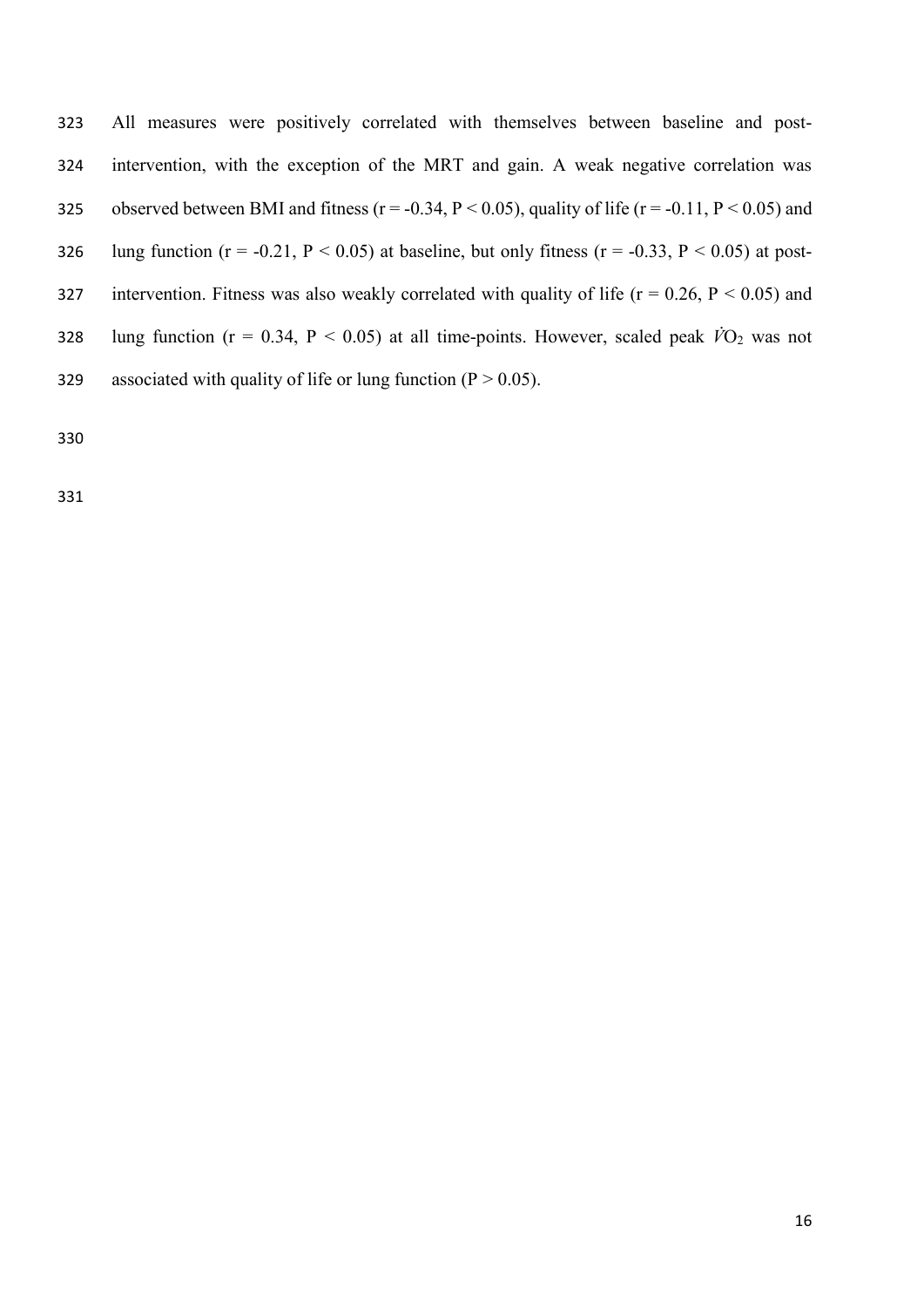#### **4. Discussion**

 This was the first study to evaluate the feasibility and effectiveness of a 6-month field-based HIIT intervention in adolescents with asthma compared to their healthy peers. The main findings of this study were that adolescents with asthma did not differ to their healthy counterparts in cardiorespiratory fitness at baseline, despite a higher BMI, and demonstrated a similar response to the HIIT intervention. Specifically, HIIT elicited significant improvements in cardiorespiratory fitness and maintained BMI in adolescents, irrespective of asthma. However, HIIT did not elicit significant improvements in lung function, asthma control or quality of life. These findings have important implications for the design of future interventions for those with asthma, highlighting that they are able to tolerate, and benefit from, similar exercise stimuli recommended for their healthy counterparts. This study demonstrates the fallacy of the perception that adolescents with asthma should be excluded as they are unable to 344 participate and "keep-up" during similar activities to their peers.<sup>56,57</sup>

345 In accord with previous research and recent systematic reviews,  $27,58$  the present study found that HIIT was associated with increased cardiorespiratory fitness in adolescents. Specifically, in the overall population, 20-metre shuttle run scores significantly improved, irrespective of condition, with no significant changes noted for the controls. Furthermore, both absolute and body size scaled peak  $\dot{V}O_2$  increased throughout the intervention, providing evidence of true physiological improvements in cardiorespiratory fitness. Interestingly, the asthma intervention 351 group increased their scaled  $\dot{V}O_2$  to a greater extent than their non-asthma peers (19 vs. 10%) and considerably more than previously reported to be elicited through conventional training 353 programmes in healthy adolescents.<sup>59</sup> This greater increase may be related to the (non- significantly) lower baseline fitness in those with asthma; baseline fitness has been reported to 355 influence the magnitude of change elicited by an intervention in youth.<sup>60-62</sup> Although improvements in peak  $\dot{V}O_2$  following moderate-intensity exercise have been noted in those with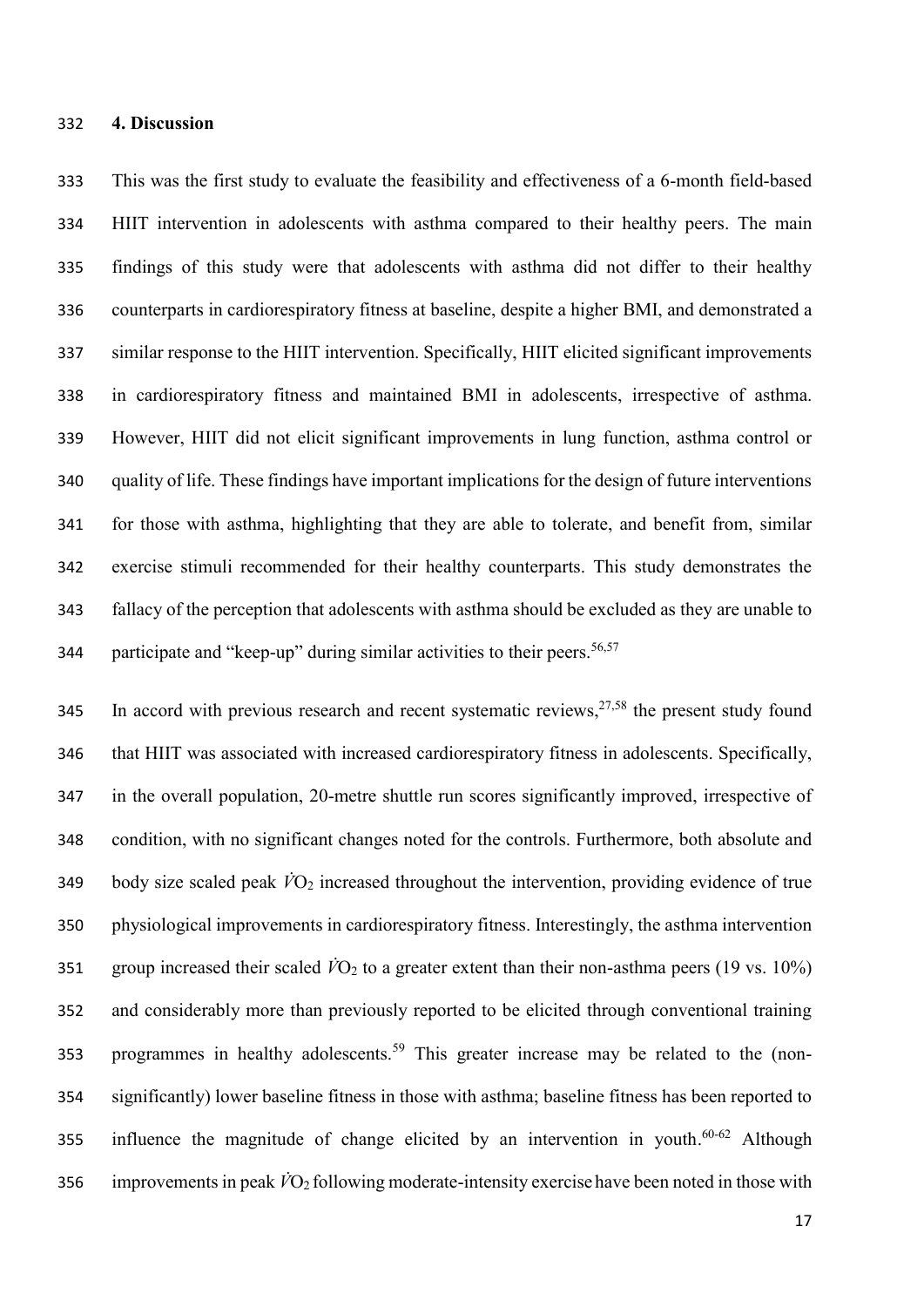357 asthma over a shorter time-frame,  $16,17,63,64$  the suitability of continuous exercise in those with asthma is questionable. Indeed, research has suggested that prolonged continuous exercise is 359 not enjoyable<sup>26</sup> and may trigger the onset of asthma symptoms,<sup>29</sup> both of which are key barriers 360 to exercise in those with asthma.<sup>14</sup> Furthermore, traditional endurance training, which typically involves a greater time commitment than HIIT, may also be less appealing than the suggested  $HIIT$  format to "time poor" adolescents.<sup>27</sup> Importantly, the beneficial adaptations in the peak *V̇*O<sup>2</sup> of those with asthma were sustained to 3-months following intervention cessation. Whilst it is beyond the scope of the present study to ascertain whether this was because these participants maintained a higher exercise level post-intervention, this finding is encouraging for the long-term efficacy of HIIT in adolescents with asthma.

 In contrast to suggestions that submaximal parameters of aerobic fitness may 368 demonstrate greater sensitivity to exercise stimuli than peak  $\dot{V}O_2$ , but in agreement with 369 previous studies, the absolute GET was unaffected by the intervention in the present study, irrespective of asthma status. This may indicate that training above the GET for short intermittent periods is not an effective strategy to increase the GET in youth. Elucidating the influence of training *per se* is confounded, however, by the concomitant changes in the relative GET (GET% $\dot{V}O_2$ ) that were observed in all groups throughout the study which may have masked training-related adaptations. These apparent age- and/or maturation-related changes in the relative GET are in contrast to previous reports,<sup>26</sup> therefore requiring further research to ascertain the influence of growth and maturation on the GET.

 In addition to the GET, irrespective of condition, HIIT did not significantly improve the MRT. These findings are perhaps surprising considering the nature of HIIT training, involving repeated transitions from rest to vigorous-intensity exercise. The MRT in the present 380 study was longer than previously reported in healthy children,  $66,67$  but did not differ between those with and without asthma. The longer MRT may reflect a lower aerobic fitness, although,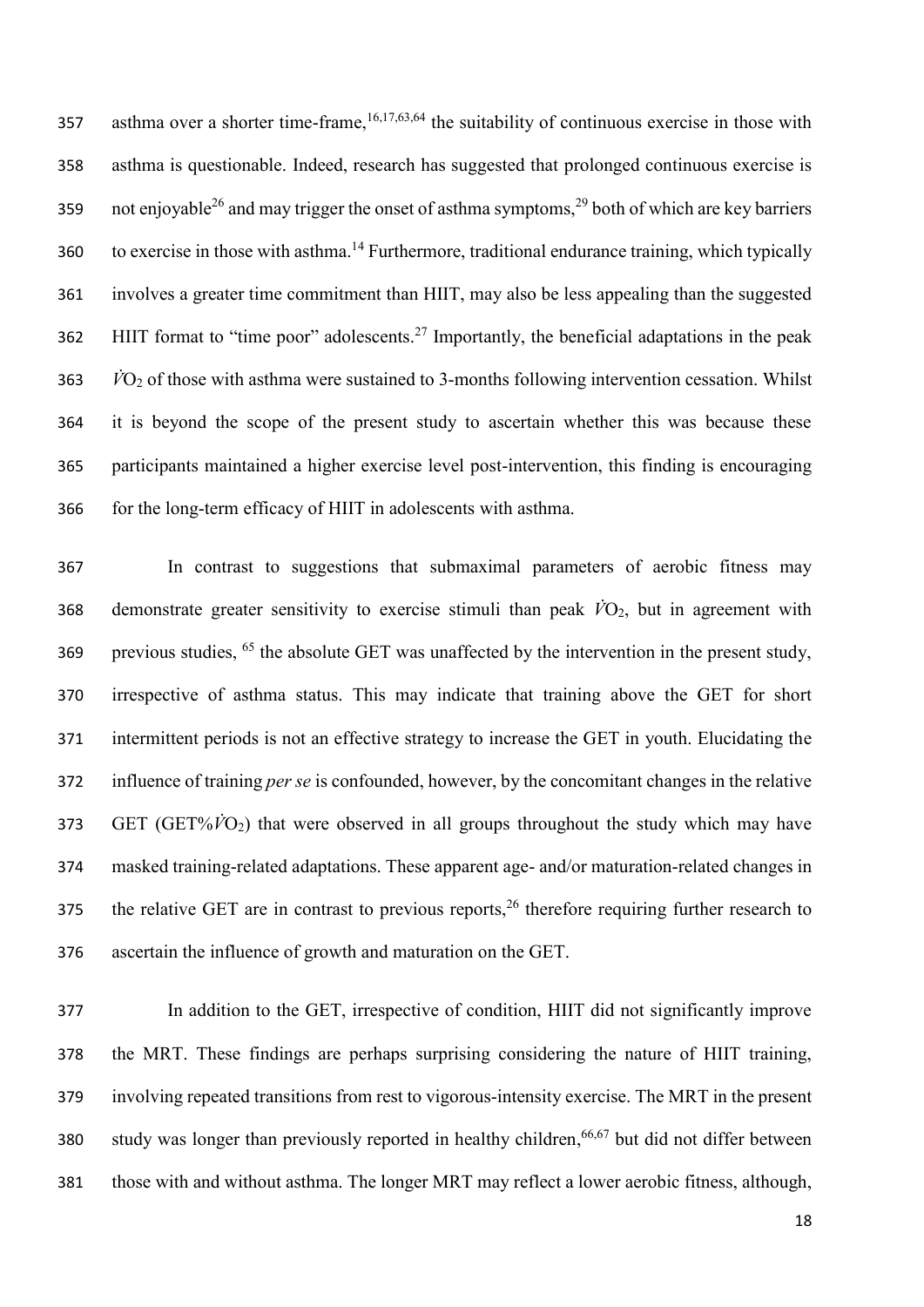given that this increased throughout the intervention with no concomitant speeding of the MRT, this seems unlikely. The lack of effect of asthma in the present study is in contrast to the slower 384 MRT reported in those with Cystic Fibrosis. <sup>68</sup> This may be attributable to the different disease aetiologies and therefore influences on exercise tolerance but may also be related to the relatively mild asthma of the majority of the participants in the present study. Further inter- study comparisons are precluded as the ramp rate of the incremental test, which differs 388 significantly between studies, profoundly affects the MRT.<sup>69</sup> Interestingly, there were no differences in MRT between those with and without asthma, suggesting asthma does not impede the response to exercise.

 The increase in gain observed over the intervention in participants with asthma is suggestive of a positive adaptation in the delivery and utilisation of oxygen by the muscles 393 during exercise.<sup>70</sup> Of note, although no differences in gain were observed at baseline, S<sub>2</sub> and S<sub>T</sub> gain increased post-intervention for participants with asthma to similar levels to those 395 reported elsewhere in healthy adolescents.<sup>68</sup> This increase in gain may indicate that HIIT elicits different adaptations in those with and without asthma, although this may also be a function of the lower baseline levels in those with asthma allowing greater capacity for improvement. The lower levels of aerobic efficiency in participants with asthma may be related to a decreased lung function and may be a contributory mechanism to the onset of early fatigue and the perception that people with asthma are not as fit as their peers, although it is worth noting they 401 were not correlated in the current study. Indeed, Fielding et al.,<sup>68</sup> found a reduced gain in Cystic Fibrosis patients and suggested that this this, at least in part, explained the reduced exercise intolerance in Cystic Fibrosis compared to their healthy peers. Importantly, the current study demonstrates that the gain of participants with asthma, but not adolescents without asthma, can be improved with a HIIT programme.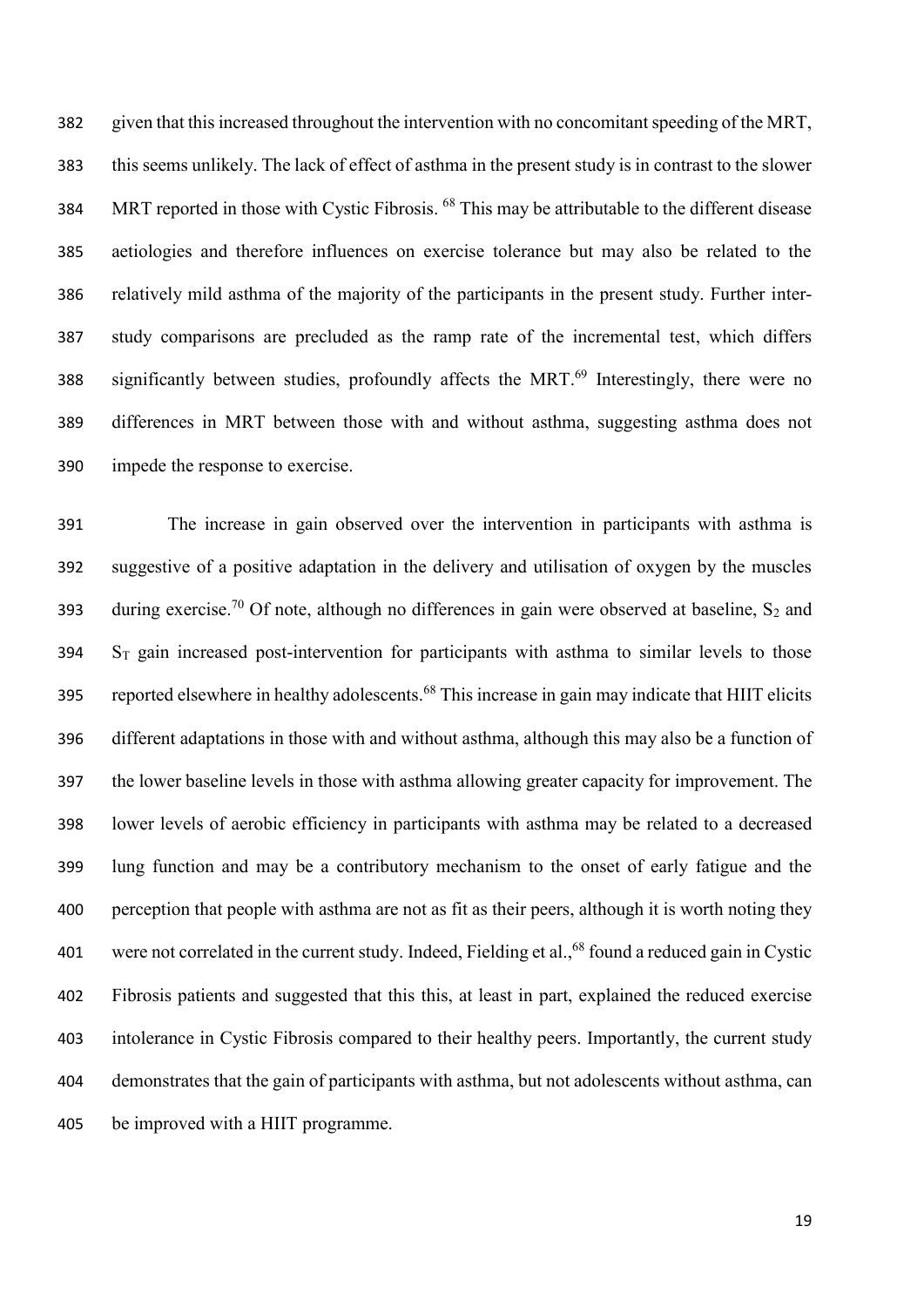$\blacksquare$  In accord with previous findings in non-asthma populations,<sup>71</sup> Cardiorespiratory fitness was found to have a weak but significant correlation with quality of life in those with asthma at baseline, highlighting the importance of exercise as a management strategy for those with asthma. However, despite this correlation and the increase in cardiorespiratory fitness observed in the current study, quality of life did not change over time, irrespective of treatment group or 411 asthma status, contrary to previous exercise interventions.<sup>20,21</sup> Furthermore, there was no change over time for perceived asthma-related quality of life, symptoms or asthma control. It could be postulated that the lack of improvement in asthma-related quality of life may be due 414 to the mild severity of asthma or participants having high baseline values,  $1,21,72$  thereby decreasing the likelihood of an effect, or indeed need for an effect. Finally, the lack of improvement in quality of life may be due to HIIT reducing participants' time in total physical 417 activity due to the compensation effect, suggesting increased physical activity in general may be associated with a higher quality of life in comparison to specifically HIIT or increased cardiorespiratory fitness.

 Whilst the present study is consistent with the majority of the literature which similarly 421 found that exercise did not affect lung function, $<sup>1</sup>$  it is pertinent to note that two studies reported</sup> 422 a significant increase in FEV<sub>1</sub>% (8 - 20%), both of which implemented intermittent training.<sup>29,31</sup> This discrepancy may be related to the severity of asthma, or to the intervention duration; 424 although longer than many previous studies,  $72,74$  6-months may have been insufficient to elicit significant adaptations in lung function. It is perhaps interesting to note that both studies that previously reported beneficial adaptations in lung function involved younger, largely pre-427 pubertal, children.<sup>29,31</sup> Furthermore, the actual exercise time, despite being based on 428 intermittent bouts, was significantly longer in Latorre-Roman et al., <sup>31</sup> whilst the participants in Sidiropoulou et al.<sup>29</sup> had exercise-induced bronchoconstriction rather than asthma *per se*. These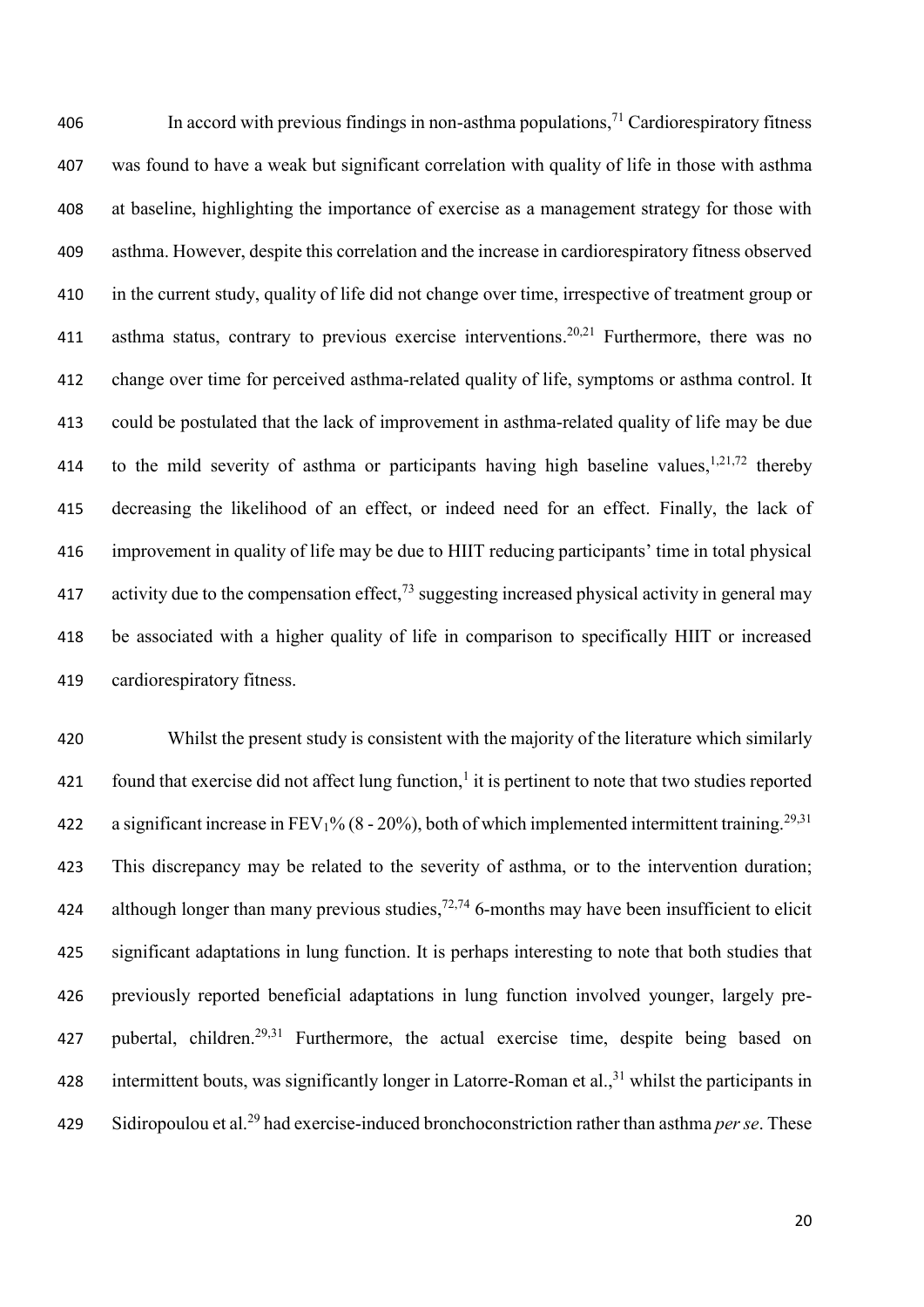factors therefore limit further conclusions being drawn as to the discrepancy in these findings with regards to lung function.

 In accord with previous findings, the current findings suggest BMI increases linearly 433 with age in youth.<sup>75</sup> Of importance, the intervention was able to maintain the baseline BMI and prevent this progressive rise in both those with and without asthma. Given that childhood obesity is known to track strongly into adolescence and adulthood, with evidence suggesting 436 that 80% of obese adolescents will become obese adults,<sup>76</sup> the current findings may have important implications in terms of effective exercise interventions which may help to ameliorate this rise. Furthermore, exercise and physical activity have previously been suggested 439 to be influential in the self-management of asthma.<sup>77</sup> This is the first study to address whether HIIT may aid in a non-pharmacological management of asthma. Whilst the maintenance of BMI is a promising finding in addition to increased fitness, HIIT did not improve lung function, asthma control and quality of life. Therefore, taking all findings together, 6-months of HIIT may not be effective at improving mild asthma in adolescents, however, due to the maintenance of BMI and increased fitness, HIIT may be an important non-pharmacological strategy in the management of the condition.

 A key strength of the present study was the more sensitive measures of aerobic fitness (GET, MRT and gain) which have not previously been assessed across multiple time-points in adolescents with asthma. Nonetheless, several limitations should be acknowledged. As with any exercise intervention, there may have been a self-selection bias with voluntary participant recruitment. Furthermore, although the HIIT intervention was designed using formative 451 research,<sup>14</sup> participants who signed up to the intervention either committed fully, attending a large proportion of the sessions throughout the 6-months, or had minimal attendance over the intervention. This may be indicative that this type of intervention is effective for those who will engage in it but that it is not acceptable to all. Whilst this may be considered to question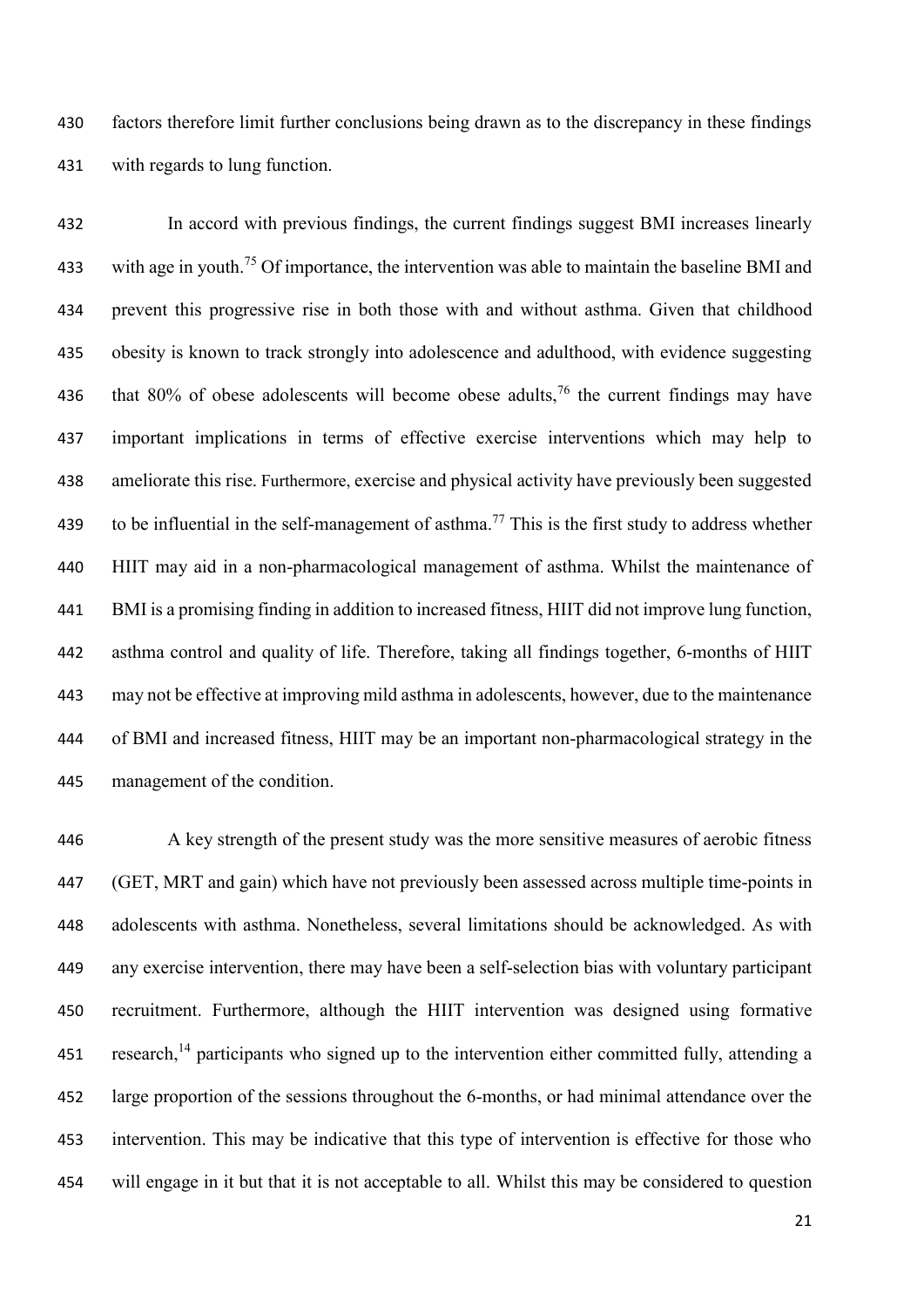the utility of the intervention, it may be that the timing of the exercise sessions reduced participation and that if more optimal timings were possible, a stronger adherence could be achieved.

 In conclusion, HIIT, a previously underutilised method of managing asthma in adolescents with asthma, may be an effective tool to increase peak aerobic fitness and prevent increases in BMI in adolescents, irrespective of asthma. Of importance, this adds to literature by demonstrating that adolescents with asthma elicited similar physiological adaptations in comparison to their healthy peers, thereby demonstrating that asthma does not influence aerobic fitness or trainability in adolescents. Furthermore, the lack of exercise-induced asthma attacks suggests that HIIT is safe for, and well-tolerated by, adolescents with asthma.

## **Acknowledgements**

 The authors would like to thank the pupils and staff of the schools involved with the planning and execution of the measures. Also, the authors would like to thank Nicholas Wade and all others that assisted with data collection. This work is funded by the Asthma UK Centre for Applied Research [AUK-AC-2012-01] and Swansea University Medical School. Commando Joe's® implemented the intervention and also assisted in funding for co-author WTBE.

# **Authors' contributions**

 CONW conceptualised and designed the study, collected data, conducted the statistical analysis, interpreted the data, and drafted the manuscript. MAM, KAM and GAD conceptualised and designed the study, supervised, interpreted the data and critically revised the manuscript. GS and AMW interpreted the data and critically revised the manuscript. WTBE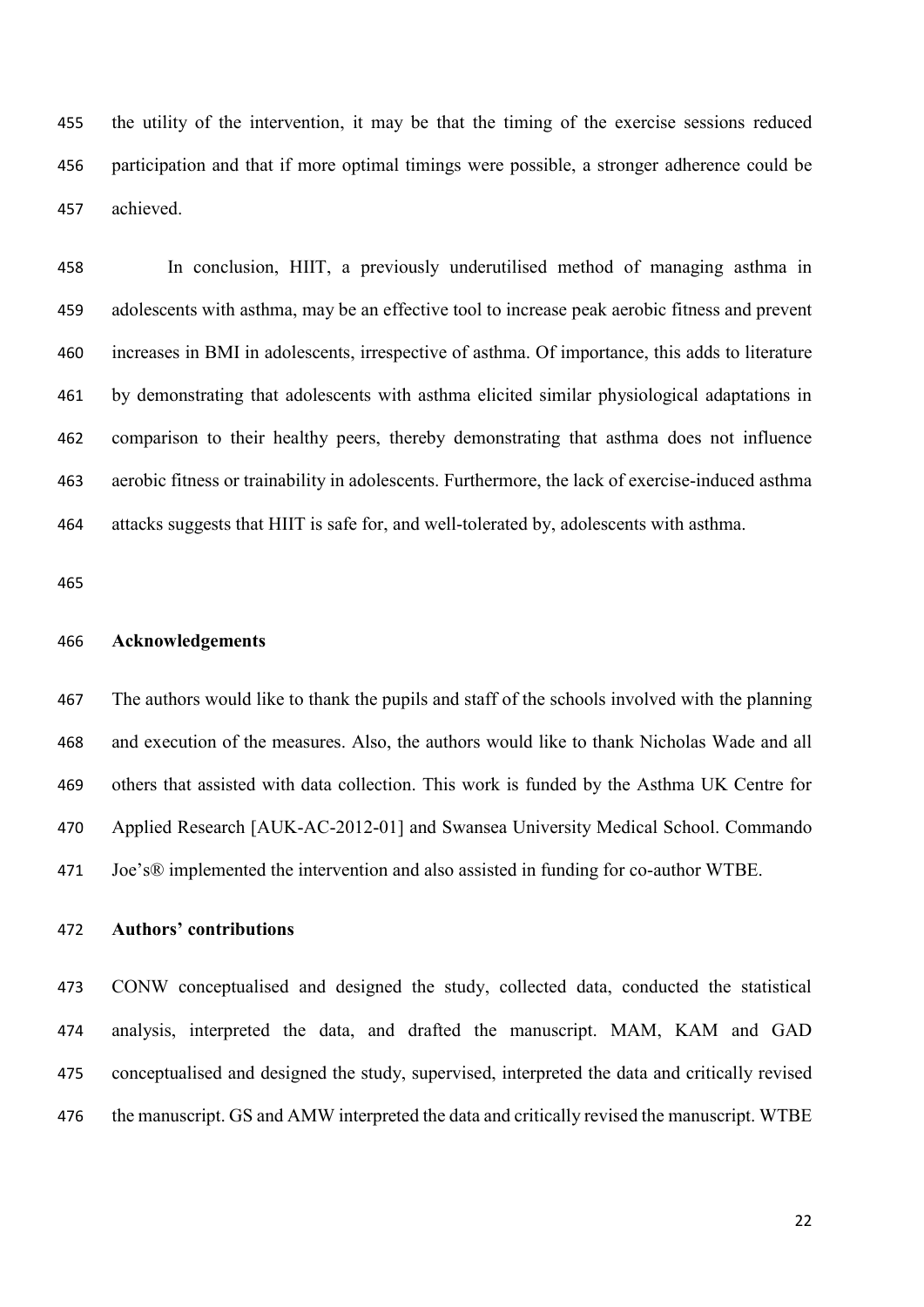- collected data, interpreted the data and critically revised the manuscript. All authors read and
- approved the final manuscript and agree with the order of presentation of the authors.

# **Competing interests**

The authors declare that they have no competing interests.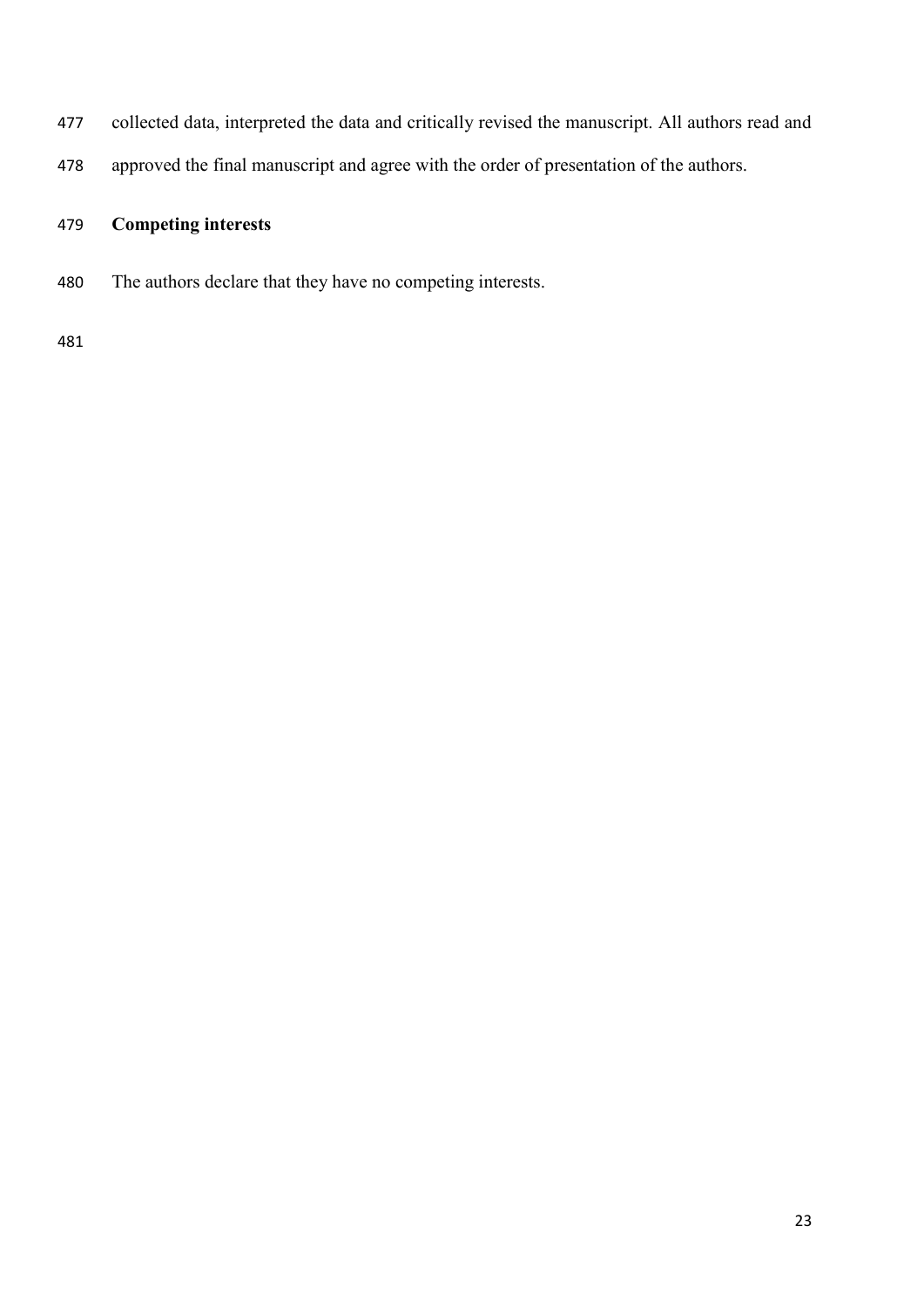#### **References**

 (1) Wanrooij VH, Willeboordse M, Dompeling E, van de Kant KD. Exercise training in children with asthma: a systematic review. Br J Sports Med. 2014;43:1024-31.

 (2) Ng M, *et al.* Global, regional, and national prevalence of overweight and obesity in children and adults during 1980-2013: A systematic analysis for the Global Burden of Disease Study 2013. Lancet 2014;384:766-81.

 (3) Farah CS, Salome CM. Asthma and obesity: a known association but unknown mechanism. Respirology. 2012;17:412-21.

 (4) Lucas SR, Platts-Mills TA. Paediatric asthma and obesity. Paediatr Respir Rev.2006;7:233-38.

 (5) Vahlkvist S, Pedersen S. Fitness, daily activity and body composition in children with newly diagnosed, untreated asthma. Allergy. 2009;64:1649-55.

 (6) Lochte L, Angermann M, Larsson B. Cardiorespiratory fitness of asthmatic children and validation of predicted aerobic capacity. Clin Respir J. 2009;3:42-50.

 (7) Santuz P, Baraldi E, Filippone M, Zacchello F. Exercise performance in children with asthma: is it different from that of healthy controls? Eur Respir J. 1997;10:1254-60.

 (8) Pianosi PT, Davis HS. Determinants of physical fitness in children with asthma. Pediatrics. 2004;113:225-9.

 (9) Berntsen S, *et al.* Norwegian adolescents with asthma are physical active and fit. Allergy. 2009;64:421-6.

 (10) Villa F, *et al*. Aerobic capacity and skeletal muscle function in children with asthma. Arch Dis Child. 2011;96:554-9.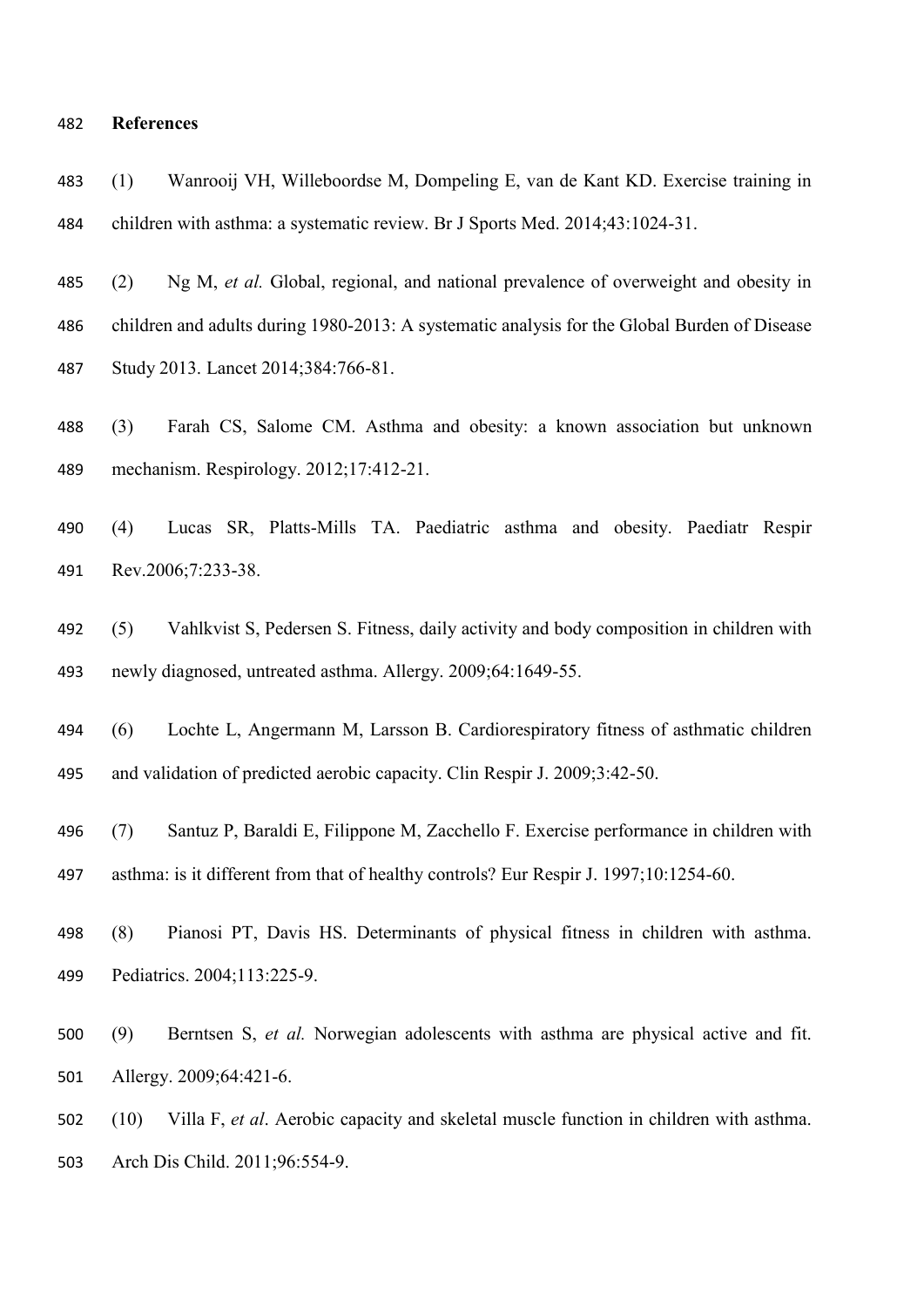(11) Mayorga-Vega D, Aguilar-Soto P, Viciana J. Criterion-Related Validity of the 20-M Shuttle Run Test for Estimating Cardiorespiratory Fitness: A Meta-Analysis. J Sports Sci Med. 2015;14:536-47.

 (12) Cairney J, Hay JA, Faught BE, Leger L, Mathers B. Generalized self-efficacy and performance on the 20-metre shuttle run in children. Am J Hum Biol. 2008;20:132-8.

 (13) Armstrong N, Welsman J. Twenty-metre shuttle run: (mis)representation, (mis)interpretation and (mis)use. Br J Sports Med. 2018: bjsports-2018-100082.

 (14) Winn CON, *et al.* Perceptions of asthma and exercise in adolescents with and without asthma. J Asthma. 2017;55:868-76.

(15) Pianosi PT, Liem RI, McMurray RG, Cerny FJ, Falk B, Kemper HCG. Pediatric Exercise

Testing: Value and Implications of Peak Oxygen Uptake. Children. 2017;4:6.

 (16) Counil F, *et al.* Training of aerobic and anaerobic fitness in children with asthma. J Pediatr. 2003;142:179-84.

 (17) Ahmaidi S, A Varray, A Savy-Pacaux, C Prefaut. Cardiorespiratory fitness evaluation by the shuttle test in asthmatic subjects during aerobic training. Chest. 1993;103:1135-41.

 (18) van Veldhoven NHM, *et al.* Children with asthma and physical exercise: effects of an exercise programme. Clinical Rehabilitation. 2001;15:360-70.

 (19) Andrade LBD, Britto MCA, Lucena-Silva N, Gomes RG, Figueroa JN. The efficacy of aerobic training in improving the inflammatory component of asthmatic children. Randomized trial. Respir Med. 2014;108:1438-45.

 (20) Basaran S, *et al*. Effects of physical exercise on quality of life, exercise capacity and pulmonary function in children with asthma. J Rehabil Med. 2006;38:130-5.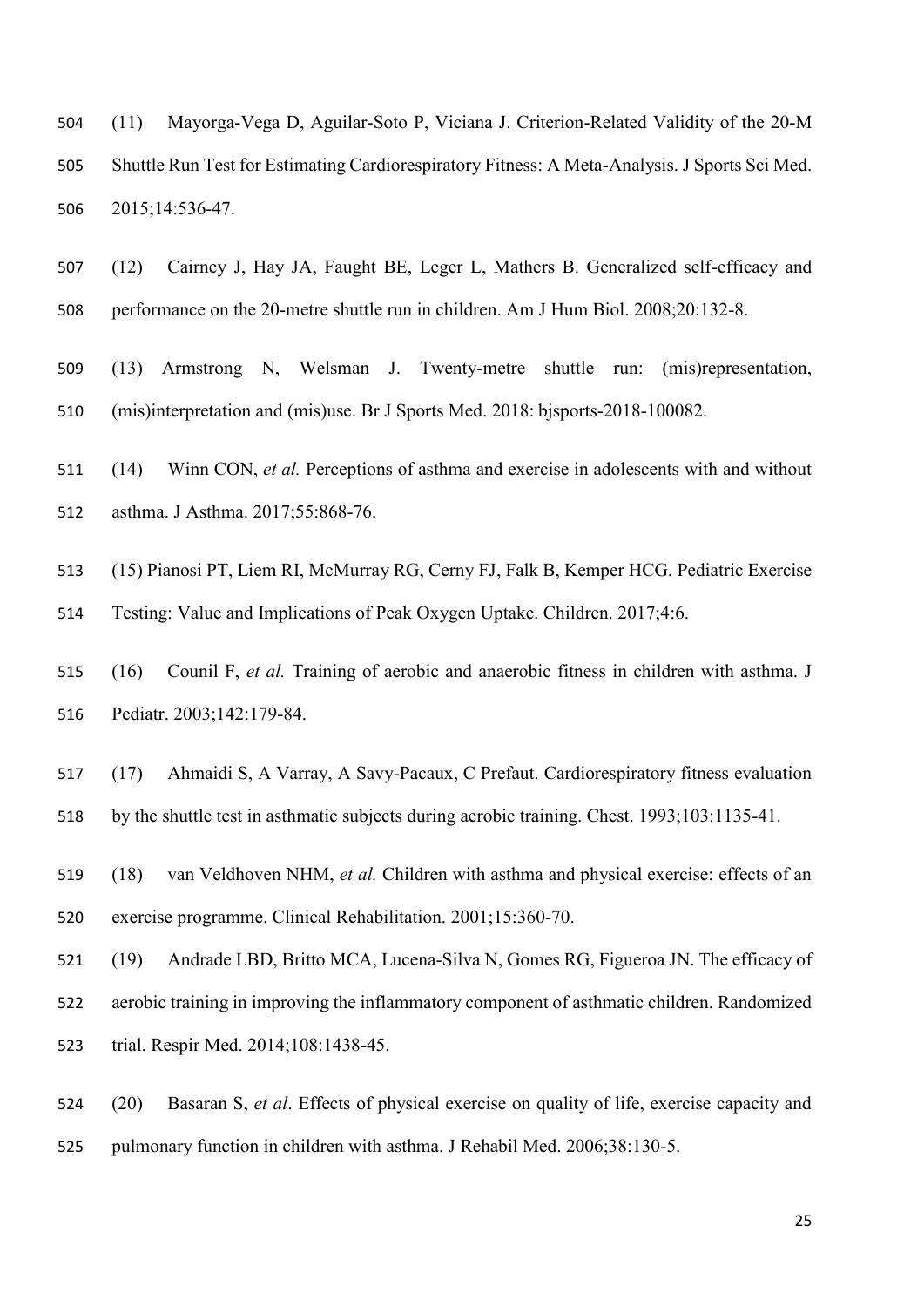(21) Fanelli A. Exercise Training on Disease Control and Quality of Life in Asthmatic Children. Med Sci Sports Exerc. 2007;39:1474-80.

 (22) Andersen JR, *et al*. Associations between health-related quality of life, cardiorespiratory fitness, muscle strength, physical activity and waist circumference in 10- year-old children: the ASK study. Qual Life Res. 2017;26:3421-8.

- (23) Swallen KC, Reither EN, Haas SA, Meier AM. Overweight, obesity, and health-related quality of life among adolescents: the National Longitudinal Study of Adolescent Health. Pediatrics. 2005;115:340-7.
- (24) Williams JW, *et al*. Changes in body mass index and health related quality of life from childhood to adolescence. Int J Pediatr Obes. 2011;6:e442-8.
- (25) Onur E, et al. The beneficial effects of physical exercise on antioxidant status in asthmatic children. Allergol Immunopathol. 2011;39:90-5.
- (26) McNarry MA, Lambrick D, Westrupp N, Faulkner J. The influence of a six-week, high- intensity games intervention on the pulmonary oxygen uptake kinetics in prepubertal obese and normal-weight children. Appl Physiol Nutr Metab. 2015;40:1012-8.
- (27) Costigan SA, Eather N, Plotnikoff RC, Taaffe DR, Lubans DR. High-intensity interval training for improving health-related fitness in adolescents: a systematic review and meta-analysis. Br J Sports Med. 2015;49:1253-61.
- (28) Logan GR, Harris N, Duncan S, Schofield G. A review of adolescent high-intensity interval training. Sports Med. 2014;44:1071-85.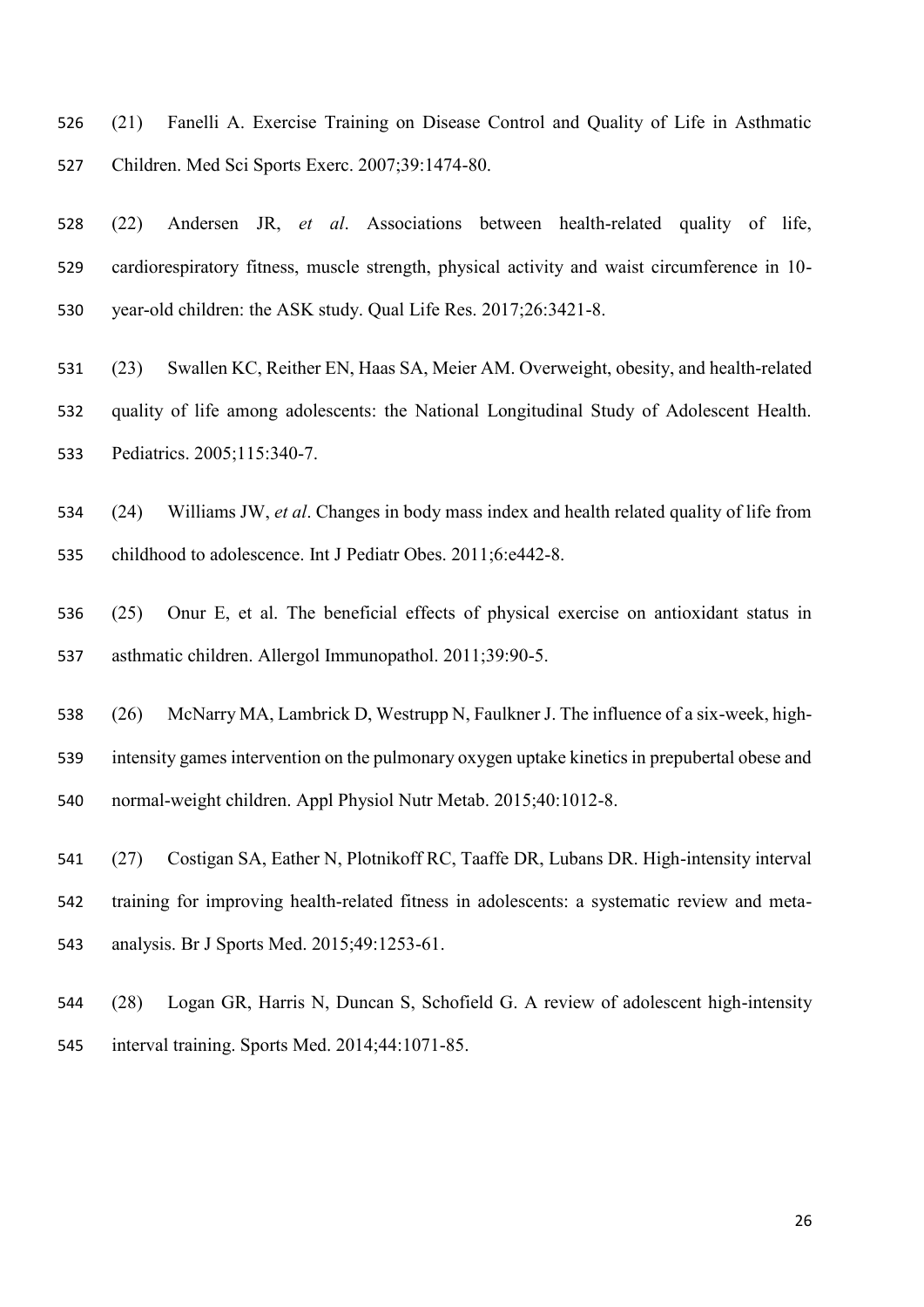(29) Sidiropoulou M, Fotiadou E, Tsimaras V, Zakas A, Angelopoulou N. The effect of interval training in children with exercise-induced asthma competing in soccer. J Strength Cond Res. 2007;21:446-50.

 (30) MacDonald MJ, Currie KD. Interval exercise is a path to good health, but how much, how often and for whom? Clin Sci (Lond). 2009;116:315-6.

 (31) Latorre-Roman PA, Navarro-Martinez AV, Garcia-Pinillos F. The effectiveness of an indoor intermittent training program for improving lung function, physical capacity, body composition and quality of life in children with asthma. J Asthma. 2014;51:544-51.

 (32) Malik AA, Williams CA, Bond B, Weston KL, Barker AR. Acute cardiorespiratory, perceptual and enjoyment responses to high-intensity interval exercise in adolescents. Eur J Sport Sci*.* 2017:1-8.

 (33) Westergren T, *et al*. Active play exercise intervention in children with asthma: a pilot study. *BMJ Open.* 2016;6:e009721.

(34) O'Neill C, Dogra S. Subjective Responses to Interval and Continuous Exercise in

Adults With Exercise-Induced Bronchoconstriction. J Phys Act Health. 2017;14:486-91.

 (35) Ekkekakis P. Pleasure and displeasure from the body: Perspectives from exercise. Cognition & emotion. 2003;17:213-39.

 (36) Global Initiative for Asthma. Global strategy for asthma management and prevention. Available from: www.ginasthma.org; 2017.

 (37) Hood MS, Little JP, Tarnopolsky MA, Myslik F, Gibala MJ. Low-volume interval training improves muscle oxidative capacity in sedentary adults. Med Sci Sports Exerc. 2011;43:1849-56.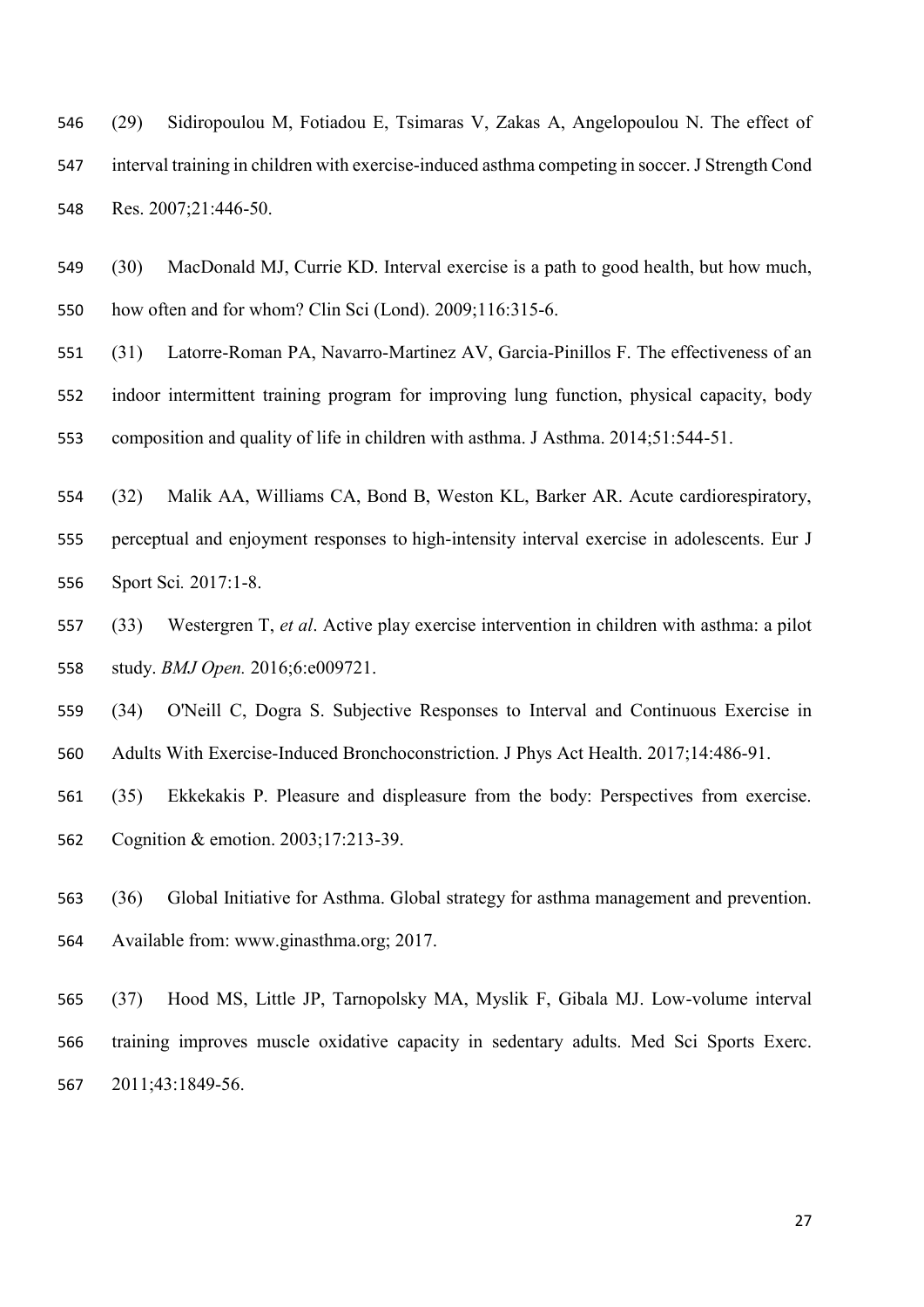(38) Tanaka H, Monahan KD, Seals DR. Age-predicted maximal heart rate revisited. J Am Coll Cardiol. 2001;37:153-6.

 (39) Mahon AD, Marjerrison AD, Lee JD, Woodruff ME, Hanna LE. Evaluating the 571 prediction of maximal heart rate in children and adolescents. Res Q Exerc Sport. 2010;81:466-71.

 (40) Stewart A, Marfell-Jones M, Olds T, de Ridder H. International standards for anthropometric assessment. Lower Hutt, NZ: International standards for anthropometric assessment; 2011. P53-6.

 (41) Barlow SE. Expert committee recommendations regarding the prevention, assessment, and treatment of child and adolescent overweight and obesity: summary report. Pediatrics. 2007;120:164-92.

 (42) Mirwald RL, Baxter-Jones AD, Bailey DA, Beunen GP. An assessment of maturity from anthropometric measurements. Med Sci Sports Exerc. 2002;34:689-94.

 (43) American Thoracic Society. Standardization of Spirometry, 1994 Update. Am J Respir Crit Care Med. 1995;152:1107-36.

(44) Miller MR, *et al.* Standardisation of spirometry. Eur Respir J. 2005;26:319-38.

 (45) Rosenthal M, *et al.* Lung function in white children aged 4 to 19 years: I-Spirometry. Thorax. 1993;48:794-802.

 (46) Dweik RA, *et al.* An official ATS clinical practice guideline: interpretation of exhaled nitric oxide levels (FENO) for clinical applications. Am J Respir Crit Care Med. 2011;184:602- 15.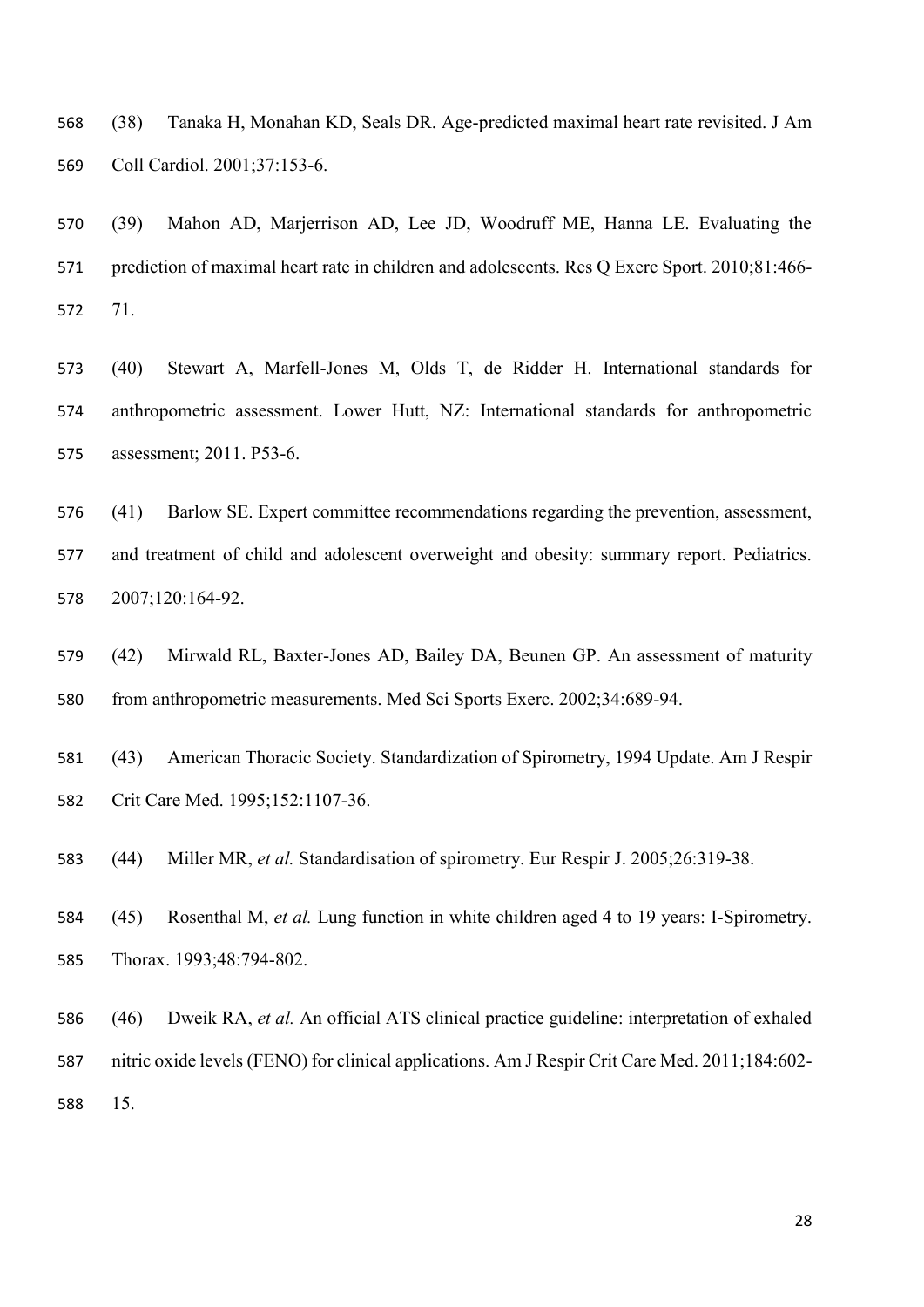(47) Juniper EF, Gruffydd-Jones K, Ward S, Svensson K. Asthma Control Questionnaire in children: validation, measurement properties, interpretation. Eur Respir J. 2010;36:1410-6.

 (48) Cronbach LJ. Coefficient alpha and the internal structure of tests. Psychometrika. 1951;16:297-334.

 (49) Juniper EF, *et al*. Measuring quality of life in children with asthma. Qual Life Res. 1996;5:35-46.

 (50) Varni JW, Seid M, Rode CA. The PedsQL: measurement model for the pediatric quality of life inventory. Med Care. 1999;37:126-39.

 (51) Varni JW, Burwinkle TM, Seid M, Skarr D. The PedsQL 4.0 as a pediatric population health measure: feasibility, reliability, and validity. Ambul Pediatr. 2003;3:329-41.

 (52) Varni JW, Burwinkle TM, Seid M. The PedsQL 4.0 as a school population health measure: feasibility, reliability, and validity. Qual Life Res. 2006;15:203-15.

 (53) Varni JW, Seid M, Kurtin PS. PedsQL 4.0: reliability and validity of the Pediatric Quality of Life Inventory version 4.0 generic core scales in healthy and patient populations. Med Care*.* 2001;39:800-12.

 (54) Beaver WL, Wasserman K, Whipp BJ. A new method for detecting anaerobic threshold by gas exchange. J Appl Physiol (1985). 1986;60:2020-7.

 (55) Barstow TJ, *et al*. Peak and kinetic cardiorespiratory responses during arm and leg exercise in patients with spinal cord injury. Spinal cord. 2000;38:340-5.

 (56) Trollvik A, Nordbach R, Silen C, Ringsberg KC. Children's experiences of living with asthma: fear of exacerbations and being ostracized. J Pediatr Nurs. 2011;26:295-303.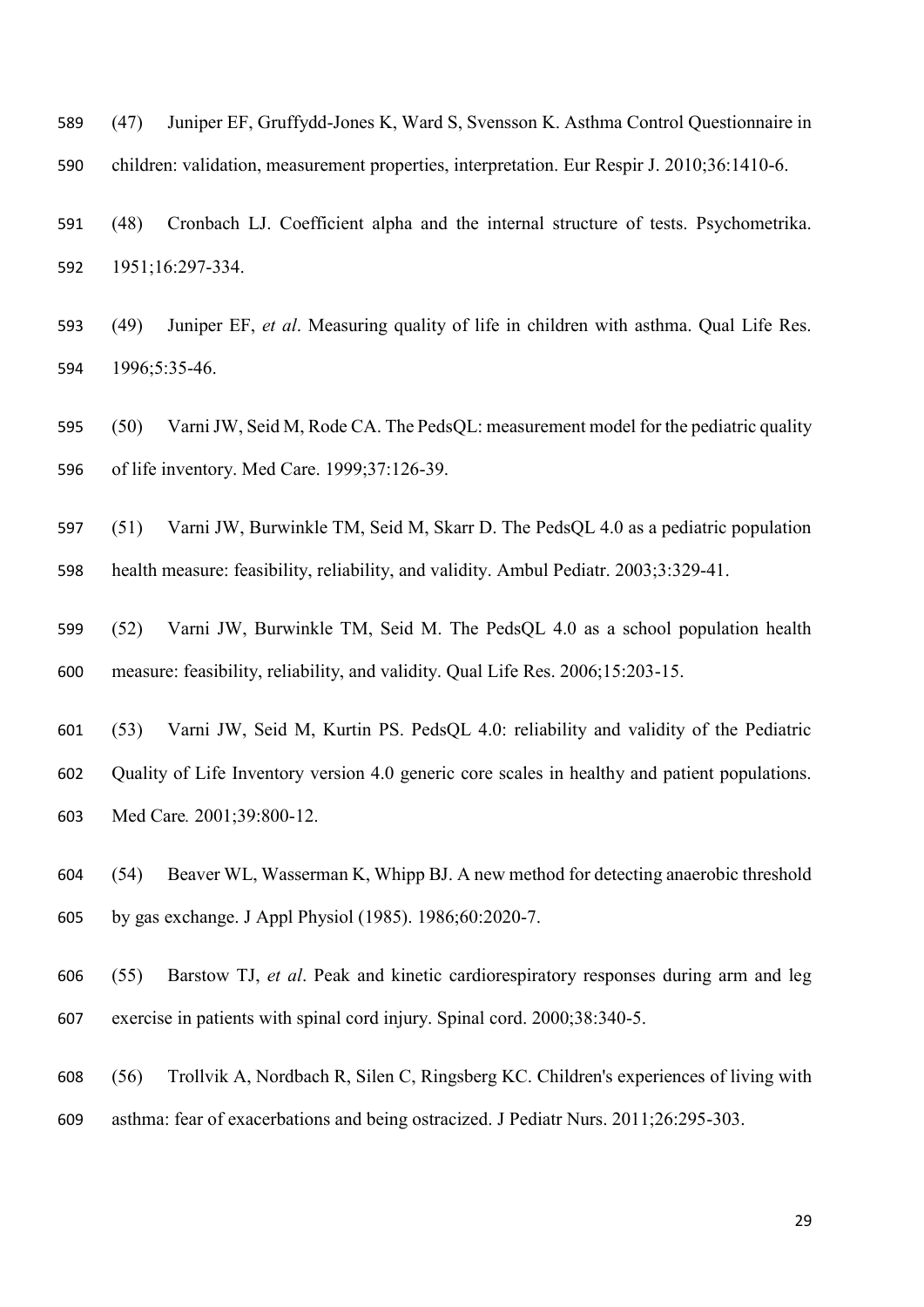(57) van den Bemt L, *et al*. How does asthma influence the daily life of children? Results of focus group interviews. Health Qual Life Outcomes*.* 2010;8.

- (58) Taylor KL, Weston M, Batterham AM. Evaluating intervention fidelity: an example from a high-intensity interval training study. PLoS One. 2015;10:e0125166.
- (59) Armstrong N, Barker AR. Endurance training and the elite young athlete. Med Sci Sport. 2011;56:59-83.
- (60) Mandigout S, Lecoq AM, Courteix D, Guenon P, Obert P. Effect of gender in response to an aerobic training programme in prepubertal children. Acta Paediatr. 2001;90:9-15.
- (61) Eliakim A, *et al.* Effect of exercise training on energy expenditure, muscle volume, and
- maximal oxygen uptake in female adolescents. J Pediatr*.* 1996;129:537-43.
- (62) Tolfrey K, Campbell IG, Batterham AM. Aerobic Trainability of Prepubertal Boys and Girls. Pediatr Exerc Sci*.* 1998;10:248-63.
- (63) Varray A, Mercier J, Prefaut C. Individualized training reduces excessive exercise hyperventilation in asthmatics. International journal of rehabilitation research*.* 1995;18:297- 312.
- (64) Varray AL, Mercier JG, Terral CM, Prefaut CG. Individualized aerobic and high intensity training for asthmatic children in an exercise readaptation program. Is training always helpful for better adaptation to exercise? *Chest.* 1991;99:579-86.
- (65) Baquet G, Berthoin S, Gerbeaux M, Van Praagh E. High-intensity aerobic training during a 10 week one-hour physical education cycle: effects on physical fitness of adolescents aged 11 to 16. Int J Sports Med. 2001;22:295-300.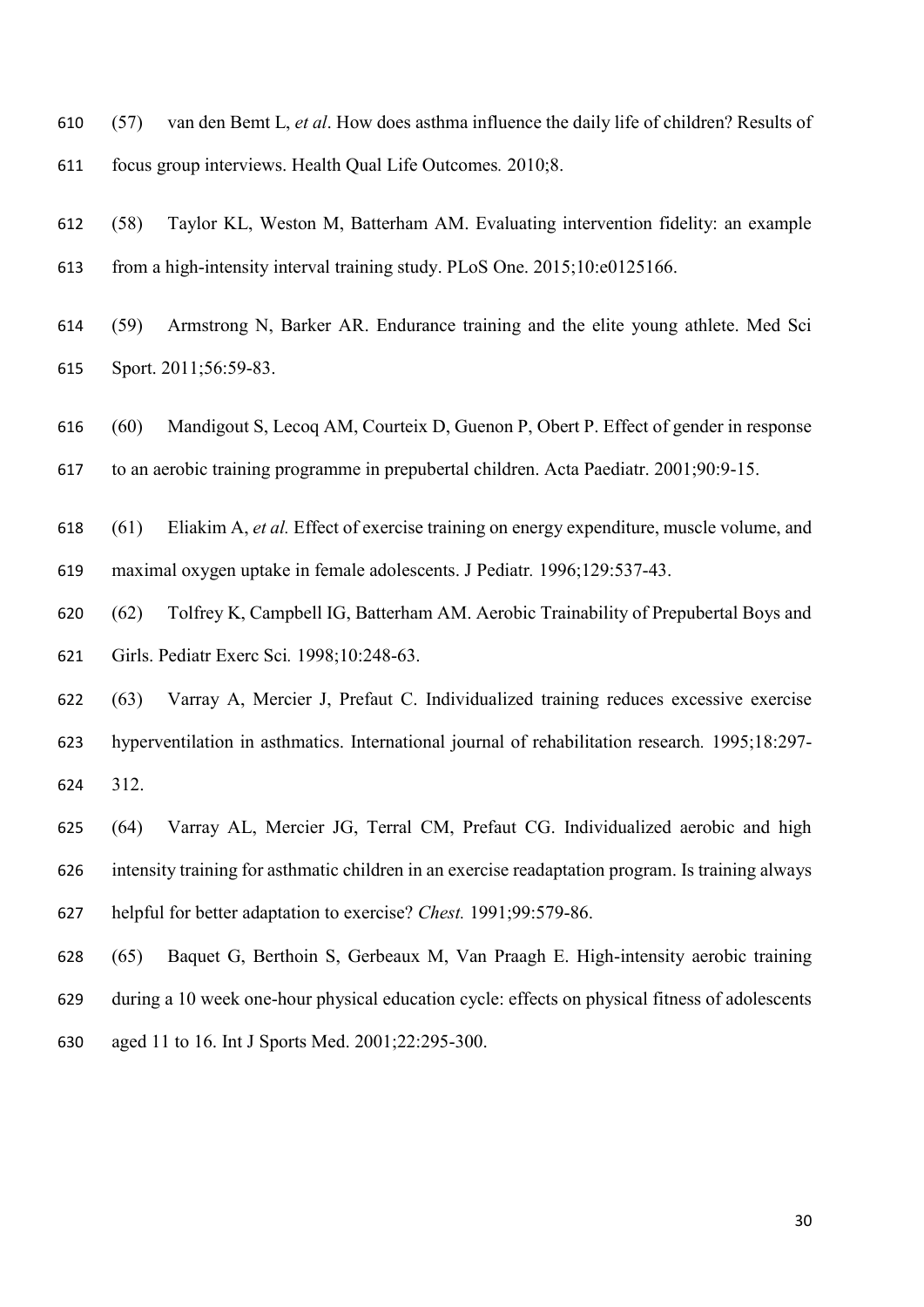- (66) Barstow TJ, Jones AM, Nguyen PH, Casaburi R. Influence of muscle fibre type and fitness on the oxygen uptake/power output slope during incremental exercise in humans. Exp Physiol. 2000;85:109-16.
- (67) McNarry MA, Welsman JR, Jones AM. The influence of training and maturity status on girls' responses to short-term, high-intensity upper- and lower-body exercise. Appl Physiol Nutr Metab. 2011;36:344-52.
- (68) Fielding J, *et al*. Oxygen uptake kinetics and exercise capacity in children with cystic fibrosis. Pediatr Pulmonol. 2015;50:647-54.
- (69) Wilcox SL, Broxterman RM, Barstow TJ. Constructing quasi-linear VO2 responses from nonlinear parameters. J Appl Physiol (1985). 2016;120:121-9.
- (70) Neder JA, Nery LE, Peres C, Whipp BJ. Reference values for dynamic responses to incremental cycle ergometry in males and females aged 20 to 80. Am J Respir Crit Care Med. 2001;164:1481-6.
- (71) Wu XY, *et al*. The influence of physical activity, sedentary behavior on health-related quality of life among the general population of children and adolescents: A systematic review. PLoS One. 2017;12:e0187668.
- (72) Moreira A, *et al.* Physical training does not increase allergic inflammation in asthmatic children. Eur Respir J. 2008;32:1570-5.
- (73) Ridgers ND, Timperio A, Cerin E, Salmon J. Compensation of physical activity and sedentary time in primary school children. Med Sci Sports Exerc*.* 2014;46:1564-9.
- (74) Wicher I, *et al.* Effects of swimming on spirometric parameters and bronchial hyperresponsiveness in children and adolescents with moderate persistent atopic asthma. J Pediatr (Rio J). 2010;86:384-90.